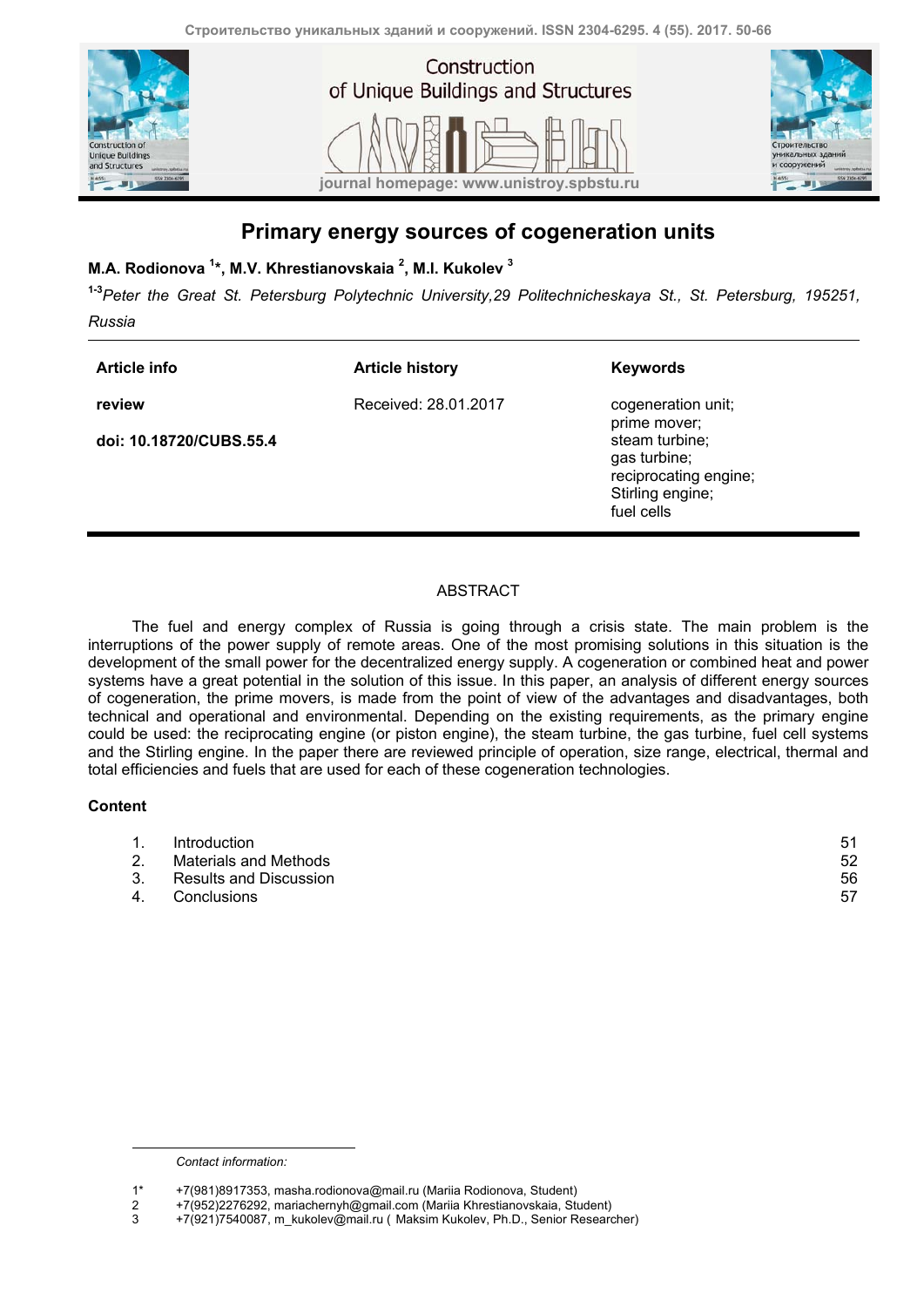# *1. Introduction*

Nowadays the fuel and energy complex of Russia is going through a crisis state. The main manifestation of the crisis lies in the fact that the disturbance and interruptions of heat, power and fuel supply of individual regions and consumers have become commonplace [1].

One of the most promising solutions in this situation is the development of the small power. A cogeneration has a great potential in the solution of this problem and also gives the opportunity for economic development of the country.

A cogeneration or combined heat and power (CHP) system produces steam that provides thermal energy to heat exchangers and mechanical energy through expansion to turbine units or generation of process heat and power. The turbine units then transfer the mechanical energy to generators, which in turn produce electricity. The principle technical advantage of cogeneration systems is their ability to improve the efficiency of fuel use in production of electrical and thermal energy. Less fuel is required to produce a given amount of electrical and thermal energy in a single cogeneration unit than is needed to generate the same quantities of both types of energy by separate conventional technologies [2]

The purpose of this work is to analyze the sources of cogeneration.

To achieve this goal it is necessary to solve the following tasks:

1. To explore the variety of cogeneration units;

2. To show the comparative characteristics of different types of cogeneration units.

Cogeneration is the use of a heat engine to generate useful heat and electricity at the same time. In other words, it is thermodynamically efficient use of fuel. In the process of cogeneration, a common production of power and heat, the energy contained in fuel is utilized to high extent that may amount up to 95% [3]. Owing to the purposeful utilization of the heat generated in the power production process, there is no need to produce this heat elsewhere. This saves both fuel and financial means necessary to purchase the heat.

CHP units are highly-efficient devices for combined production of heat and power. The waste heat generated in the power production process is purposefully used for heating or cooling. The principle of work of cogeneration unit is shown in fig. 1 [4].



**Fig. 1. The scheme of the cogeneration unit.** 

CHP unit consists of four main parts (see Fig.1): the primary engine, the generator, the heat recovery system and the control system.

*The primary engine*. Depending on the existing requirements, as the primary engine could be used: the reciprocating engine (or piston engine), the steam turbine, the gas turbine, fuel cell systems, the Stirling engine and the internal combustion engine (ICE) [5].

*Electric generator.* Generators are designed to convert mechanical energy of the rotating shaft of the engine into electricity. In cogeneration units there are usually used synchronous generators [6].

*Heat recovery exchanger.* The heat recovery exchanger is one of the main components of any cogeneration unit. The principle of its operation is based on using of energy of exhausted hot gases of the primary engine [1].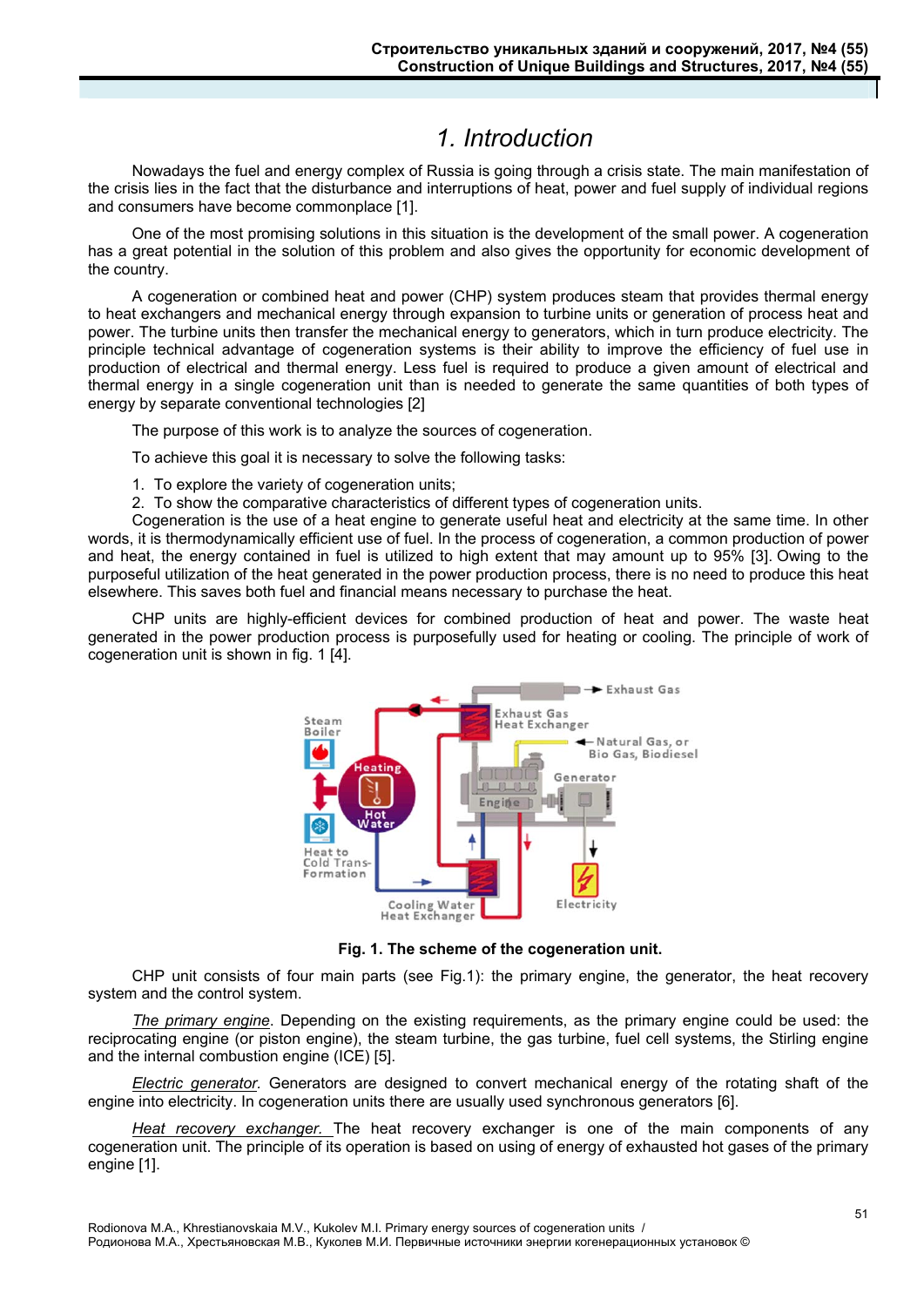# *2. Materials and Methods*

### **2.1. Research on varieties of cogeneration plants**

#### **2.1.1. The CHP plant based on reciprocating engine**

Reciprocating engines, that are used in power systems, have the commensurate with the turbine efficiency in electricity generation. On the other hand, the exploitation of reciprocating engine-based cogeneration systems is complicated by the dissipation of thermal energy. The part of thermal energy is used by the engine cooling system, because the engine and oil used in lubrication system should be cooled constantly. The power to heat ratio of reciprocating engines is from 1:0.5 up to 1:1.5. Also, reciprocating engine creates low frequency noise while operating, so it should be taken into account [1, 7,8].

Reciprocating engines fall into one of two categories distinguished by their method for igniting the fuel; these are the spark ignition (Otto-Cycle) and compression ignition (Dieselcycle) engines. In the spark ignition engine, a spark plug is used to ignite a premixed air-fuel mixture after it is introduced in the cylinder. By contrast, the diesel engine compresses the air introduced into the cylinder to a high pressure (compressed) thus causing a temperature rise above the auto-ignition temperature of the fuel, which is then injected into the cylinder under high pressure.[9] Reciprocating engines are even further categorized by crankshaft speed, operating cycle (2- or 4-stroke), and whether turbocharging is used [10-18].

The vast majority of reciprocating engines are four stroke. In this type of engine, power is generated through reciprocating movements of a piston in a cylinder attached to a crankshaft, in a sequence of four strokes: intake, compression, power (or expansion) and exhaust, (Fig. 2). In the intake stroke, the piston moves downward in the cylinder and in doing so, creates a partial vacuum, which draws in air or a fuel-air mixture through an intake valve and into the cylinder. When the piston returns upward in the compression stroke, ignition takes place; in the case of the diesel engine, the fuel is injected near the end of the compression stroke and ignited by the high temperature of the compressed air in the cylinder, whereas, in spark-ignition engines, the compressed fuel-air mixture is ignited by an ignition source such as a spark plug. In the power stroke, acceleration of the piston occurs due to the expansion of the hot, high-pressure combustion gases. In the final stage of the process (exhaust stroke), the combustion products are expelled from the cylinder through an exhaust valve [10, 11].



**Fig. 2. Illustration of basic four-stroke internal combustion engine [9].** 

According to scientific research of professor Hryashchev YU.E, Ph.D, and Sokolov M.YU [19], the most efficient fuel mapping is that one with system with direct fuel injection [20]. For the stationary cogeneration plant the most perspective view of gas fuel is liquefied natural gas (methane) [21, 22].

A novel two-phase heat engine termed 'Up-THERM', which could be used as a CHP prime mover , was developed by Kirmse at al. [12]. They based on Glushenkov research [23].

For cogeneration the most optimal reciprocating engine-based unit is gas-piston one [1]. A typical reciprocating engine-based cogeneration system is shown in Fig. 3, which consists of an engine, generator, heat recovery system, exhaust system, controls and acoustic enclosure [10]. For the industrial cogeneration power plant are usually used gas-piston engines running on natural gas and biogas [24-38]. The efficient current range of electrical power of gas-piston units is conditional from 1 to 12 MW [1].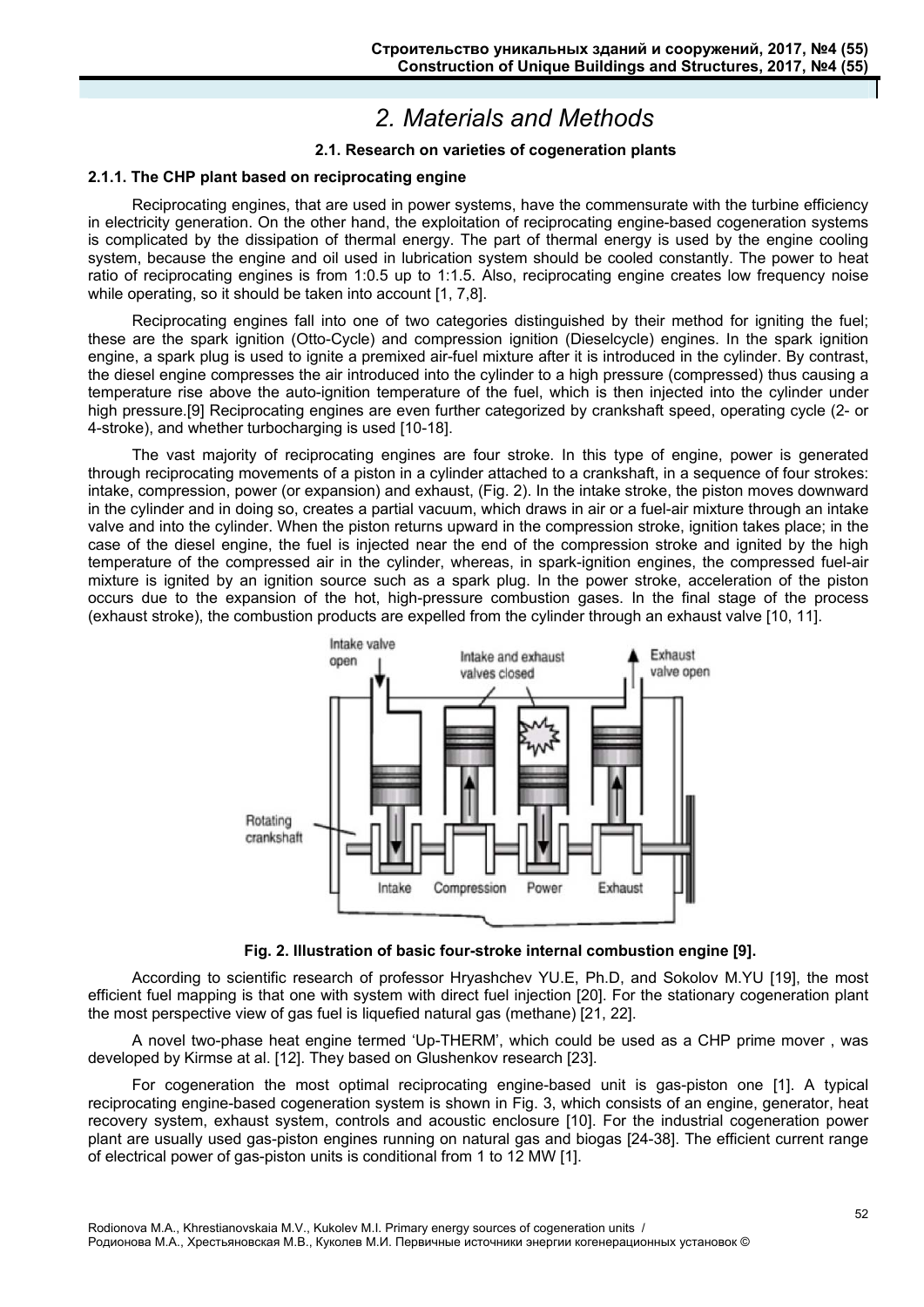

#### **Fig. 3. Illustration of Reciprocating Engine Based Cogeneration System [39].**

#### **2.1.2. The steam turbine-based CHP plant**

Steam turbines have been used as a primary engines of industrial cogeneration power plants for many years. The steam, generated in steam boiler, expends and passes through the turbine blades under high pressure. The turbine rotates and produces the mechanical energy, that is transformed by the generator into electrical energy [1, 11, 40,].

Electric power of the system depends on differential pressure of the steam at the inlet and outlet of the turbine. The efficiency coefficient of the steam turbine in electricity generation is the lowest of all the technologies (from 7 to 20%) [1]. However, the total efficiency in combined heat and power can reach 80% based on a conventional unit of fuel consumed (caloric value) [11,35]. From this it follows that it is advisable to use steam turbines in areas where thermal energy demand is much higher than in electric.

There are two types of steam turbines [1]:

- 1. The steam condensing extraction turbine (the outlet steam pressure of the turbine is below atmospheric) (Fig.4).
- 2. The steam back-pressure turbine (the outlet steam pressure of the turbine is above atmospheric) (Fig.5);

In the figures 4 and 5 the following notation is used: F – fuel, ST – steam turbine, E – electicity, H<sub>CHP</sub> – useful heat from cogeneration.

The additional condenser in steam condensing extraction turbines increases the electrical efficiency, but also is difficult to be used in low potential heat [1,41].



**Fig. 4. Steam condensing extraction turbine-based plant**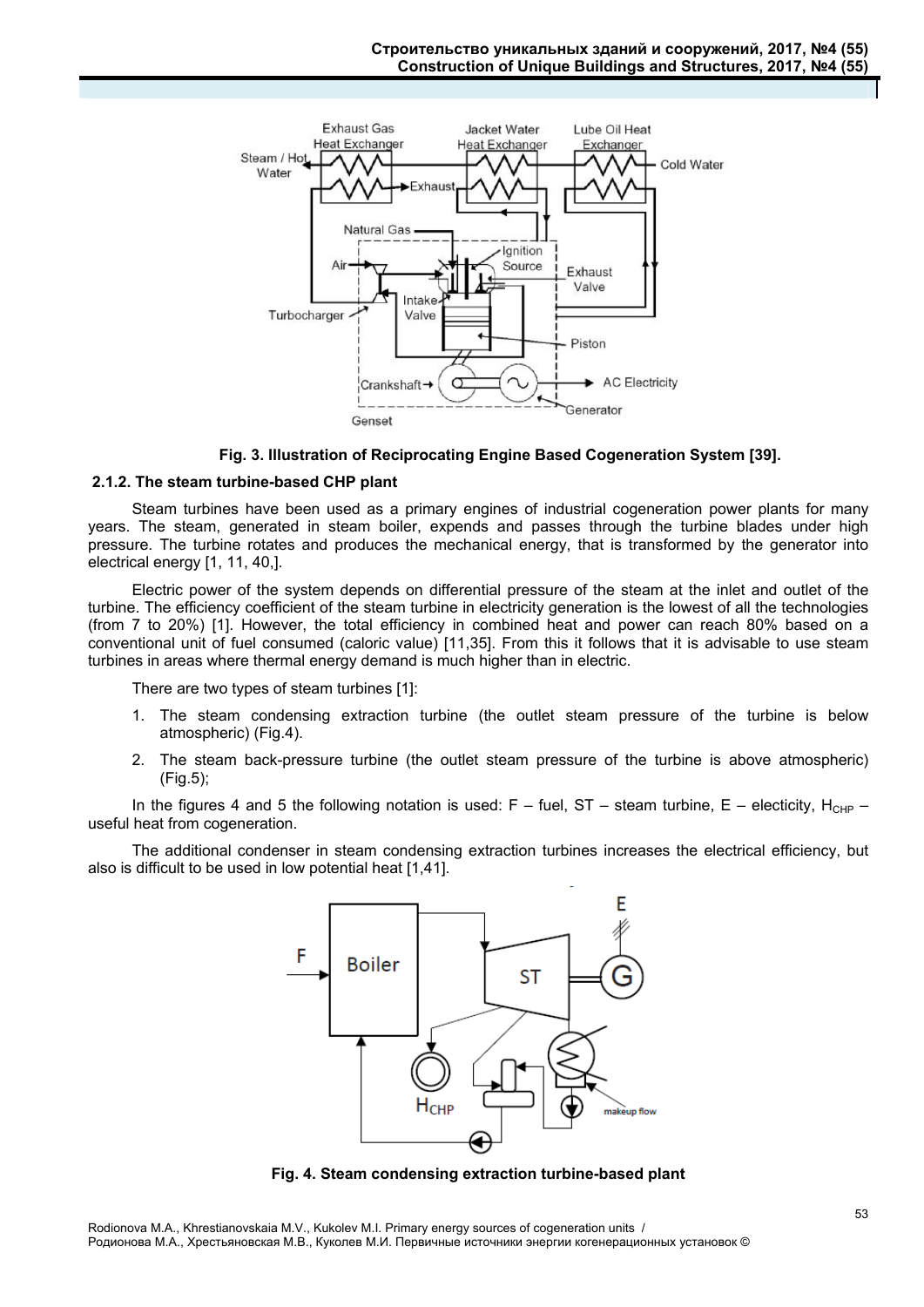

**Fig. 5. Steam backpressure turbine** 

The performance assessment of both types of steam turbines was made by M. Gambini and M. Velini [42,43].

#### **2.1.3. The cogeneration plant based on gas turbine**

Gas turbines became popular in the market in the 90s after the transition to gas fuel in the energy sector. Despite the fact that the maximum efficiency is achieved at capacities of between 5 and 250 MW, some manufacturers produce models in the range of 1-5 MW [1].

The principle of operating of gas turbines is as follows: gas, injected into the combustion chamber of the compressor, is mixed with the air, forming a fuel mixture, and ignited. The resulting products of combustion of high temperature pass through the turbine blades and make the turbine rotate. The mechanical energy is transferred through the shaft to the step-down gearbox electric generator. The thermal energy of exhaust gases comes from the turbine to the heat exchanger. In the Fig. 6 is the scheme of gas turbine with heat recovery, where the following notation is used: F – fuel, GT – gas turbine, E – electricity, H<sub>CHP</sub> – useful heat from cogeneration, HRSG – heat recovery steam generator [11, 40].



**Fig. 6. Gas turbine with heat recovery** 

For the gas turbines it is usually used natural gas and other types of gaseous fuel. Also gas turbines have high requirements to quality of fuel preparation (mechanical inclusions, humidity)[43-46].

The efficiency of gas turbine is 25 – 35%, depending on the parameters of a particular model of turbine and fuel characteristics. As part of cogeneration systems, the total efficiency increases to 90% based on a conventional unit of fuel consumed (caloric value). The performance assessment of gas turbine is presented in the paper [42].

The operating of gas turbines is accompanied by a high level of noise, so they are usually used in industrial type buildings [48].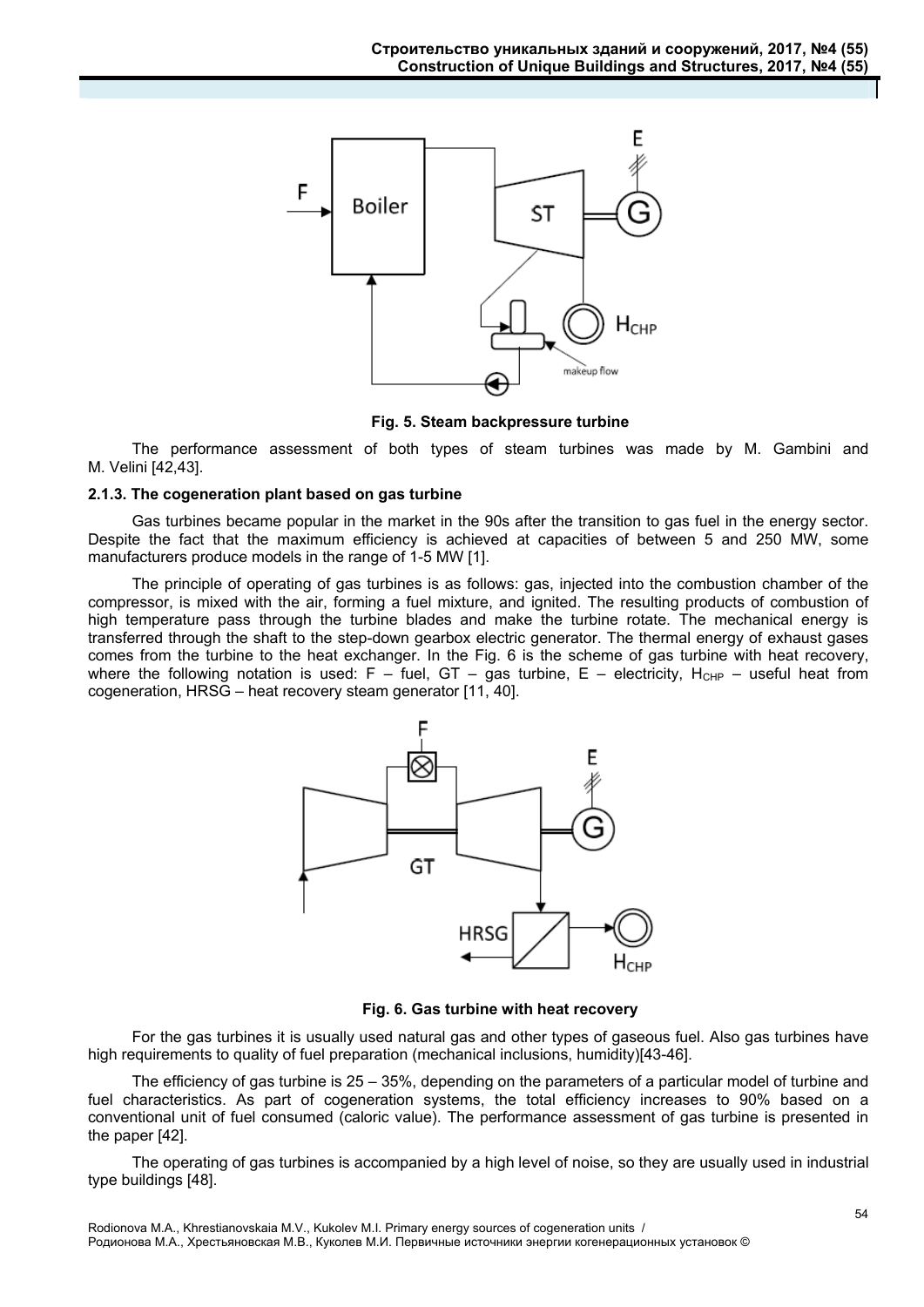#### **2.1.4. Microturbines**

Microturbines are miniaturized versions of combustion gas turbines; both being mass flow devices and are thermodynamically the same. They were initially developed in response to the need for light-weight, compact, high-powered generators in the military and aerospace industry. Much of today's microturbine technology was derived from automotive and truck turbocharger technologies, small jet engines, and auxiliary power units used for ground power for aircraft [10, 49].

Microturbines produce both heat and electricity on a relatively small scale, which typically range between 25kW and 500kW and efforts are being made to produce smaller power outputs of a few kilowatts [10, 50-53].

#### **2.1.5. The cogeneration plant based on Stirling engine**

The Stirling engine was patented in 1816 by Robert Stirling [54, 55], and the first solar application of record was by John Ericsson in 1872 [55]. Since its invention, prototype Stirling engines have been developed for automotive purposes; they have also been designed and tested for service in trucks, buses, and boats [55]. The Stirling engine has been proposed as a propulsion engine in passenger ships and road vehicles such as city buses [55, 56]. The Stirling engine has also been developed as an underwater power unit for submarines, and the feasibility of using the Stirling engine for high-power systems has been explored by NASA. However, the Stirling cycle engine is well suited for stationary power and domestic use [57].

Stirling engines can be operated on a wide variety of fuels, including all fossil fuels, biomass, solar, geothermal, and nuclear energy [58-60], with external combustion that facilitates the control of the combustion process and results in low air emissions, low noise and more efficient process [61]. The most outstanding feature of the Stirling engine is its ability to work at low temperatures, namely below the temperature of boiling water [62]. More precisely, even the temperature of the human body is sufficient to put the engine into motion. Such a kind of an engine can use low temperature energy sources that are widespread in nature: the hot water from solar collectors, geothermal water, hot industrial wastes [63].

In the ideal Stirling engine cycle [55, 64], a working gas is alternately heated and cooled as it is compressed and expanded. The working fluid is contained in the motor and the mass of the fluid remains constant [65]. Gases such as helium and hydrogen, which permit rapid heat transfer and do not change phase, are typically used in the high-performance Stirling engines [55,65]. Also, air is used as working fluid [62,66, 67].

The Stirling engines are often used in the electricity generating condensing boilers [68]. The Stirling engines are 15-30% efficient in converting heat energy to electricity, with many reporting a range of 25 to 30% [66]. Since these engines show high thermal efficiencies they are most suitable for CHP systems and CCHP systems (Combined Cooling, Heating and Power) [69-81].



**Fig.7. The module Solo Stirling V161 [84]**

One of the first manufactures that applied the Stirling engine for micro-cogeneration was Stirling Power System. They used the V160 engine, which was developed in Sweden to actuate heat pumps [82]. After successful experiments with SPS V160, Solo Kleinmototen GnbH company created a new engine Stirling V161(Fig. 7) [82]. For this engine was developed absolutely new combustion system fuel based on Flox-method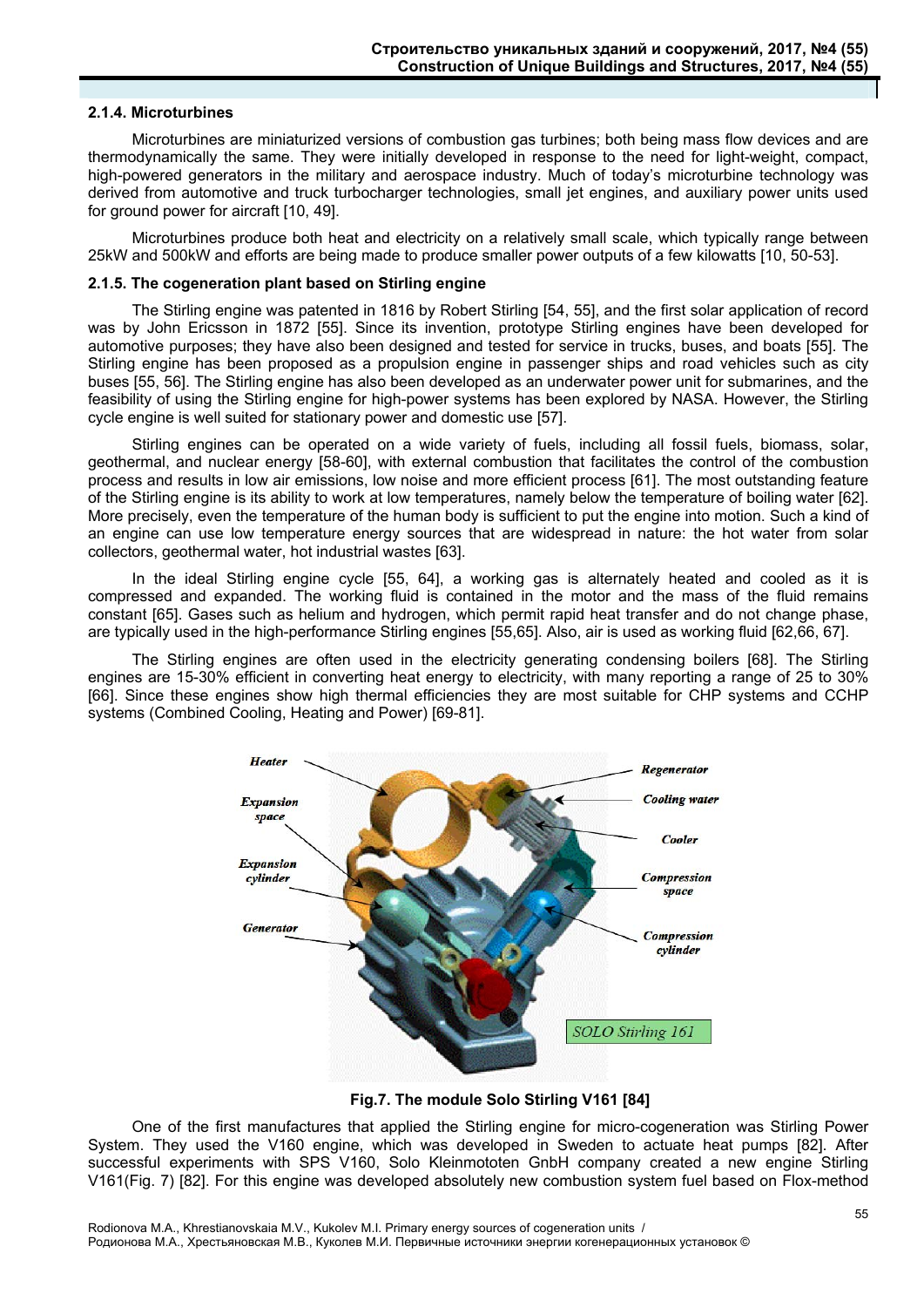(company-developer – WS Waermeprozesstechnik) [83]. It has the electrical efficiency 22-24,5%, the thermal one – 65-75% , and the total efficiency – 92-96% [80].

The serial production of micro-CHP Solo Stirling was started in 2003. The know-how of this CHP plant is known to a limited circle of specialists, that does not allow to expend production. However, in the near future it is planned to increase the production volume [84, 85].

### **2.1.6. Fuel cells**

Although the principle on which fuel cells operate have been known for more than 150 years, their commercial success and widespread adoption has been hindered by cost and durability issues. Nevertheless, practical applications of fuel cells have been demonstrated in niche applications such as space flight and cogeneration [86, 87]. Fuel cells use electrochemical reactions to produce the chemical energy stored in a fuel into electricity and thermal energy. They are similar to batteries in that they contain electrodes and an electrolyte to enable the electrochemical production of electricity. However, they differ from each other in that they are not storage devices but can only produce electricity continuously so long as fuel and an oxidant (usually air) is supplied [10, 40, 88-91].

# *3. Results and Discussion*

In the Table 1 the main results of the analysis are shown.

**Table 1. Performance characteristics of cogeneration units reviewed [1, 63, 92-96].** 

| <b>Engine</b>            | <b>Steam</b><br>turbine | <b>Gas turbine</b>                       | Reciprocating<br>engine                                  | <b>Stirling</b><br>engine | <b>Fuel cells</b>                          |
|--------------------------|-------------------------|------------------------------------------|----------------------------------------------------------|---------------------------|--------------------------------------------|
| Size range, MW           | $1 - 1000$              | $0.25 - 300$                             | $0.003 - 20$                                             | $0.005 - 0.5$             | $0.001 - 10$                               |
| Power to heat ratio      | $1:3 - 1 + 3$           | $1:1.5 - 1:5$                            | $1:0.5 - 1:3$                                            | 1:6                       | $1:1.6 - 1:2.4$                            |
| Electrical efficiency, % | $7 - 20$                | $25 - 42$                                | $35 - 45$                                                | $15 - 30$                 | $25 - 60$                                  |
| Total efficiency, %      | under 80                | $65 - 87$                                | $65 - 90$                                                | under 91                  | $60 - 95$                                  |
| <b>Fuels</b>             | Any kind                | Gas, biogas,<br>diesel fuel,<br>kerosene | Natural gas (NG),<br>biogas,<br>diesel fuel.<br>kerosene | Any kind                  | Hydrogen, NG,<br>landfill gas,<br>methanol |

#### **Table 2. Summary of advantages and disadvantages cogeneration technologies reviewed [92-94, 97, 98]**

| <b>Engine</b>        | <b>Advantages</b>                                                                                                                      | <b>Disadvantages</b>                                                                                            |  |
|----------------------|----------------------------------------------------------------------------------------------------------------------------------------|-----------------------------------------------------------------------------------------------------------------|--|
| <b>Steam turbine</b> | Lowest first cost of all cogeneration<br>systems<br>Low cost fuel for electricity<br>production                                        | The lowest electrical efficiency of all<br>٠<br>the technologies                                                |  |
| <b>Gas turbine</b>   | High reliability<br>٠<br>No cooling required<br>$\bullet$<br>Can utilize waste fuels<br>٠<br>"High-energy" output of thermal<br>energy | Relatively low electrical efficiencies<br>$\bullet$<br>High requirements to quality of fuel<br>٠<br>preparation |  |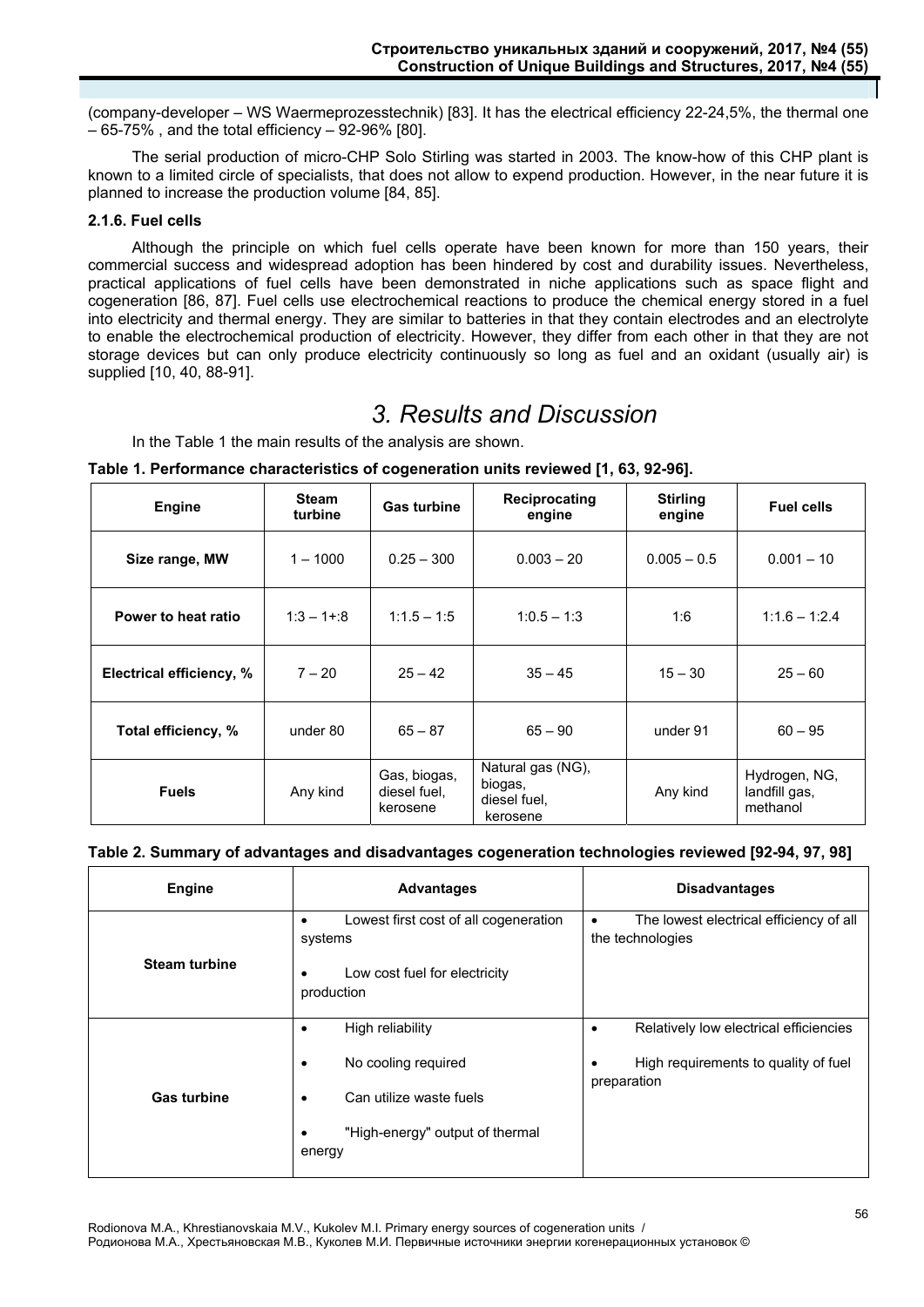#### **Строительство уникальных зданий и сооружений, 2017, №4 (55) Construction of Unique Buildings and Structures, 2017, №4 (55)**

| <b>Engine</b><br><b>Advantages</b> |                                                                                                                                                                                                                                                               | <b>Disadvantages</b>                                                                                                                                                                                                                                                                                                      |  |
|------------------------------------|---------------------------------------------------------------------------------------------------------------------------------------------------------------------------------------------------------------------------------------------------------------|---------------------------------------------------------------------------------------------------------------------------------------------------------------------------------------------------------------------------------------------------------------------------------------------------------------------------|--|
| <b>Reciprocating engine</b>        | Low first cost<br>$\bullet$<br>High efficiencies at part load<br>operation<br>High reliability<br>$\bullet$<br>Fuel versatility<br>$\bullet$<br>Short start-up times to full loads<br>$\bullet$                                                               | Limited to lower temperature<br>$\bullet$<br>cogeneration applications<br>High maintenance costs<br>$\bullet$<br>Must be cooled even if recovered<br>heat is not used<br>High levels of vibrations and low<br>frequency noise<br>Requires frequent maintenance<br>intervals<br>Relatively high air emissions<br>$\bullet$ |  |
| <b>Stirling engine</b>             | Relatively few moving parts,<br>mechanically simple<br>Low noise and vibration-free<br>operation<br>Low maintenance, and high reliability<br>$\bullet$<br>Long life<br>$\bullet$<br>Fuel versatility including solar power<br>$\bullet$<br>Low emissions<br>٠ | High cost<br>$\bullet$<br>Low electrical efficiency<br>$\bullet$                                                                                                                                                                                                                                                          |  |
| <b>Fuel sells</b>                  | No moving parts, except fans<br>$\bullet$<br>Quiet operation<br>High electrical efficiencies under<br>varying loads<br>Low emissions<br>$\bullet$<br>Modular designs                                                                                          | High cost<br>$\bullet$<br>Fuels requiring processing unless<br>pure hydrogen is used<br>No existing infrastructure for large-<br>scale supply of hydrogen                                                                                                                                                                 |  |

# *4. Conclusions*

In this work, an energetic analysis of the sources of cogeneration was accomplished. The paper aimed at the presentation of advantages, disadvantages and main characteristics of different cogeneration technologies. In Tables 1 and 2 the maim results of work are shown. According to the research:

- 1. It is reasonable to use steam turbines in areas where thermal energy demand is much higher than in electric one because of its low electrical efficiency;
- 2. The maximum efficiency of gas turbines is achieved on larger capacities, so it is rational to use them for large scale cogeneration;
- 3. The electric efficiency is better for micro-CHP systems with reciprocating engines followed by Stirling engines. The thermal efficiency is better for micro-CHP systems with Stirling engines with reciprocating engines being in the second place;
- 4. Fuel cells have the highest electrical efficiency, but because of its costliness they are unlikely to appear on the market in the near future.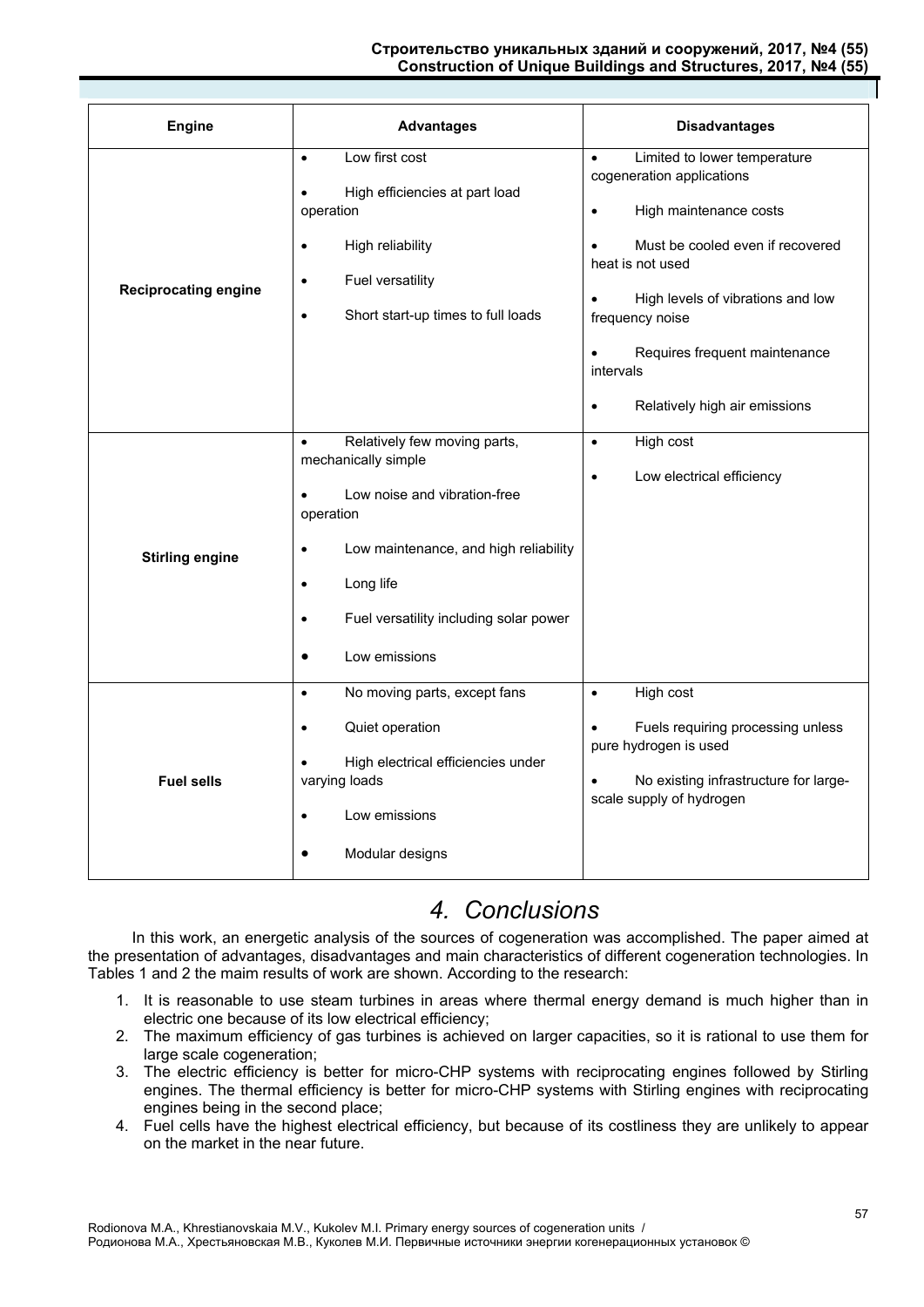#### **References**

- [1] Gudkov S.A., Lebedeva E.A. Kogeneratsia, ispol'zovanie kogeneracionnyh ustanovok [Cogeneration, the use of cogeneration installations]. IV international student electronic scientific conference "Student international forum". 2012. (rus)
- [2] Pradeep Varma G.V., Srinivas T. Design and analysis of a cogeneration plant using heat recovery of a cement factory. Case Studies in Thermal Engineering. 2014. Vol. 5. Pp. 24-31. Available online: http://dx.doi.org/10.1016/j.csite.2014.12.002 .
- [3] TEDOM. About cogeneration: How does cogeneration work [online]. URL : http://cogeneration.tedom.com/ (date of access: 13.03.2017)
- [4] WSE Technologies. WSE Cogeneration [online]. URL: www.wsetech.com (date of access: 13.03.2017)
- [5] Barkov V.M. Kogeneratornye tekhnologii: vozmozhnosti i perspektivy [Cogenerative technology: opportunities and prospects]. "EHSKO" electronic journal of energy service company "Ecological systems". 2004. Vol.7. (rus)
- [6] Kogeneratsia. Ru. O kogeneracii, maloj ehnergetike i stroitel'stve teplovyh ehlektrostancij [Cogeneration. Ru. About cogeneration, small power generation and construction of thermal power plants]. [online]. URL: http://cogeneration.ru/ . (rus) (date of access: 13.03.2017)
- [7] Zamotorin R.V. Malye teploehlektrocentrali porshnevye ili turbinnye [Small combined heat and power piston or turbine]. Energy saving in the Saratov region. 2001. Vol. 2. (rus)
- [8] Kogeneratsia. Gazoporshnevye ustanovki s utilizaciej teplovoj ehnergii [Cogeneration. Gas-piston units with heat recovery]. EHnergosvet. 2009 Vol. 5. No. 5. Pp. 20-22. (rus).
- [9] Masters G.M. Renewable and efficient electric power systems. 2004. 676 p.
- [10] Amov G. A Survey of small-scale cogeneration technologies for military applications. DRDC Atlantic TM 2009-072. Technical memorandum. 2009. 64 p.
- [11] Jacobs J.A. III, Schnider M. Cogeneration application considerations. 2009. 48 p.
- [12] Krimse C.J.W. et al. A two-phase single reciprocating-piston heat conversion engine: Non-linear dynamic modelling. Appl Energy. 2016. Available online: http://dx.doi.org/10.1016/j.apenergy.2016.05.140
- [13] Solanki R., Mathie R., Galindo A., Markides C.N. Modelling of a two-phase thermofluidic oscillator for low-grade heat utilisation: Accounting for irreversible thermal losses. Appl Energy. 2013. Vol. 106. Pp. 337-354.
- [14] Markides C.N., Osuolale A., Solanki R., Stan G.-BV.. Nonlinear heat transfer processes in a two-phase thermofluidic oscillator. Appl Energy. 2013. Vol. 104. Pp. 958-977.
- [15] Solanki R., Galindo A., Markides C.N. Dynamic modelling of a two-phase thermofluidic oscillator for efficient low grade heat utilization: Effect of fluid inertia. Appl Energy. 2012. Vol. 89. No. 1. Pp. 156-163.
- [16] Solanki R., Galindo A., Markides C.N. The role of heat exchange on the behaviour of an oscillatory two-phase low-grade heat engine. Appl Therm Eng. 2013. Vol. 53. No. 2. Pp. 177-187.
- [17] Taleb A.I, Timmer M., Elshazly M.Y., Samoilov A., Kirikkov V.A., Markides C.N. A single-reciprocating-piston two-phase thermofluidic prime-mover. Energy. 2016. Vol. 140. Pp. 250-265.
- [18] Oyewunmi O.A., Kirmse C.J.W., Haslam A.J., Müller E.A., Markides C.N. Working-fluid selection and performance investigation of a two-phase single-reciprocating-piston. Appl Energy. 2016. Available online: http://dx.doi.org/10.1016/j.apenergy.2016.05.008 .
- [19] Sokolov M. YU., Hryashchev YU. E. Primenenie gazoporshnevogo dvigatelya v kogeneracionnoj ustanovke dlya uvelicheniya ehnergoehffektivnosti [The application of the gas engine in a cogeneration facility to improve energy efficiency]. History and prospects of transport development in the North of Russia. 2011. Vol. 1. Pp. 117-120. (rus)
- [20] Burcev N.V. Razrabotka sistemy upravleniya gazovym dvigatelem vnutrennego sgoraniya na osnove algoritmov adaptivnogo upravleniya [Development of a control system of a gas internal combustion engine on the basis of algorithms of adaptive control]. 2010. 182 p. (rus)
- [21] Genkin K.I. Gazovye dvigateli [Gas engines]. 1977. 196 p. (rus)
- [22] Lenin I.M., Malashkin O.M., Kostrov A.V. Sistemy toplivopodachi avtomobil'nyh i traktornyh dvigatelej [Fuel system for automobile and tractor engines]. 1976. 287 p. (rus)
- [23] Glushenkov M., Sprenkeler M., Kronberg A., Kirillov V.. Single-piston alternative to Stirling engines. Appl Energy. 2012. Vol. 97. Pp. 743-748.
- [24] Srinivas T. ,Reddy B.V. ,Hybrid solar-biomass power plant without tenergy storage,Case Stud.Therm Eng. 2014. Vol. 2(C) Pp. 75–81.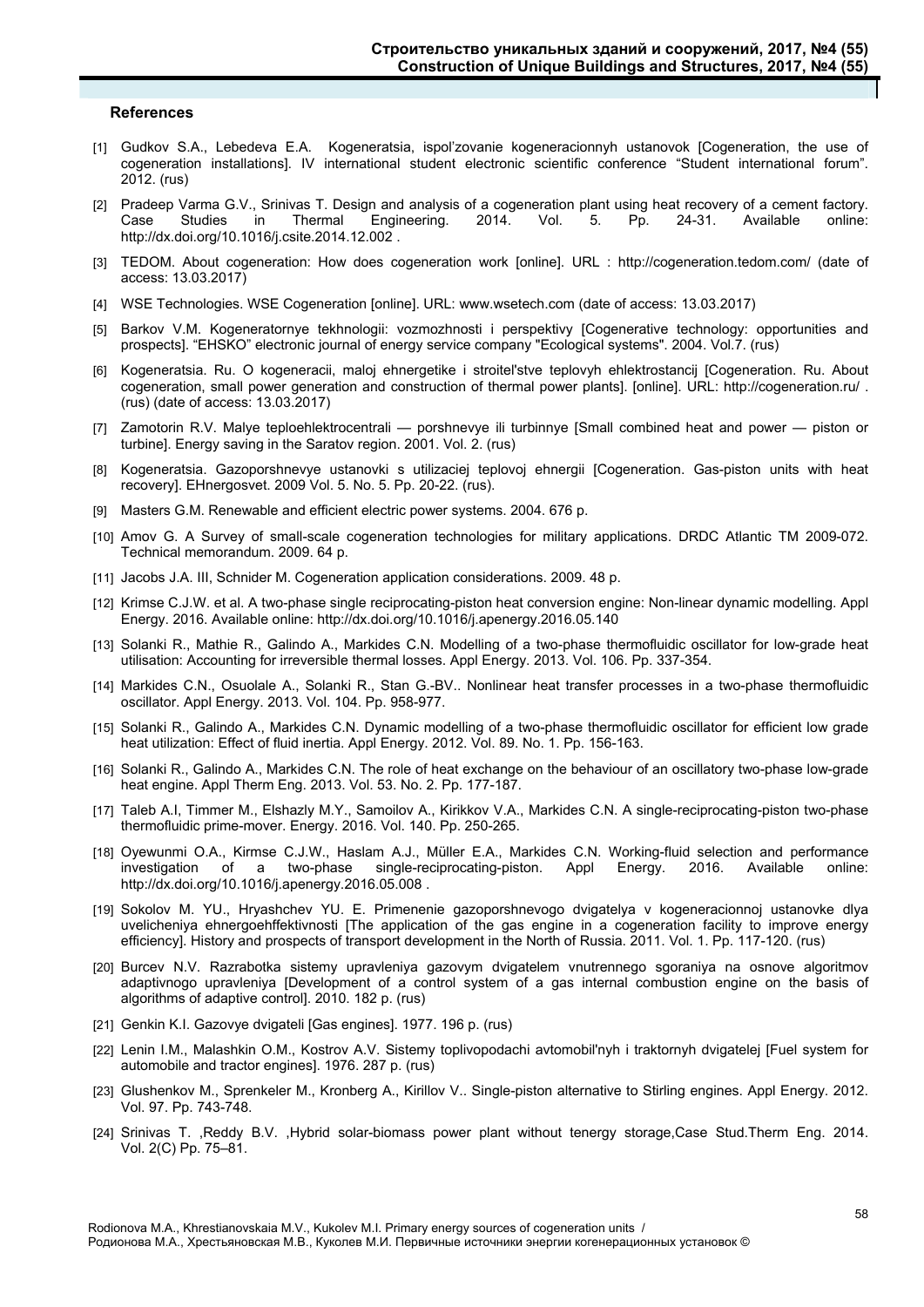- [25] Ipatov A.A., Khripach N.A., Lezhnev L.YU., Papkin B.A., Ivanov D.A. Razrabotka ehlementov avtonomnoj kogeneracionnoj ustanovki, rabotayushchej na biotoplive [Development of components of an autonomous biofuel powered cogeneration power plant]. NAMI. 2009. Vol. 242. Pp. 96-104.
- [26] Coronado Ch.R., Yoshioka J.T., Silveira J.L. Electricity, hot and cold water production from biomass. Energetic and economical analysis of thr compact system of cogeneration run with woodgas from a small downdraft gasifier. Renewable Energy. 2011. Vol. 36. Pp. 1861-1868.
- [27] Arauzo J. Downdraft reactors. In: meeting on biomass of gasification. Madrid, Spain. 1998.
- [28] Hellwig M. Basic of the combustion of wood and straw. In: Energy from biomass conference. EEC/Elsevier. 1982. Pp. 793-798.
- [29] Sala L.J.M. Cogeneration: thermodynamics, technological and economical aspects. 1994.
- [30] Boehm R.F. Design analysis of thermal system. 1987. 266 p.
- [31] Mckendry P. Energy production from biomass (Part iii): gasification technologies. Bioresource Technology. 2002. Vol. 83. Pp. 55-63.
- [32] Kunickis M., Balodis M., Sarma U., Cers A., Linkevics O. Efficien use of cogeneration and fuel diversification. Latvian Journal of Physics and Technical Sciences. 2015. Vol. 6. Pp. 38-47.
- [33] Loo S., Koppejan J. The handbook of biomass combustion and co-firing. 2009. 426 p.
- [34] Perna A., Minutillo M., Cicconardi S.P., Janelli E., Scarfogliero S. Conventional and advanced biomass gasification power plants designed for cogeneration purpose. Energy Procedia. 2015. Vol. 82. Pp. 687-694.
- [35] Wang Jiang-Jiang, Yang Kun, Xu Zi-Long, Fu Chao. Energy and exergy analyses of an integrated CCHP system with biomass air gasification. Appl Energy. 2015. Vol. 142. Pp. 317-327.
- [36] Dong L., Liu H., Riffat S. Development of small-scale and micro-scale biomass-fuelled CHP systems -A literature review. Appl Therm Energy. 2009. Vol. 29. No. 11-12. Pp. 2119-2126.
- [37] Ahrenfeldt J., Thomsen T.P., Henriksen U., Clausen L.R. Biomass gasification cogeneration-A review of state of the art technology and near future perspectives. Appl Therm Energy. 2013. Vol. 50. No. 2. Pp. 1407-1417.
- [38] Bang-Møller C., Rokni M., Elmegaard B., Ahrenfeldt J., Henriksen U.B. Decentralized combined heat and power production by two-stage biomass gasification and solid oxide fuel cells. Energy. 2013. Vol. 58. Pp. 527-537.
- [39] Resource Dynamic Corporation. (1999). Industrial Application for Micropower: A Market Assessment. U.S. Department of Energy, Office of Industrial technologies and Oak Ridge National Laboratories.
- [40] CHP Cogeneration Power. RENAC AG. 74 p. [online]. URL: http://www.renac.de/en/home.html (date of access: 13.03.2017).
- [41] Catalog of CHP Technologies. Section 4. Technology Characterization Steam Turbines. 2015. 21 p.
- [42] Gambini M., Vellini M. High efficiency cogeneration: performance assessment of industrial cogeneration power plants. Energy Procedia. 2014. Vol. 45. Pp. 1255-1264.
- [43] Gambini M., Vellini M. High efficiency cogeneration: electricity cogeneration in CHP Plants . Energy Procedia. 2015. Vol. 81. Pp. 430-439.
- [44] Bang-Møller C., Rokni M. Thermodynamic performance study of biomass gasification, solid oxide fuel cell and micro gas turbine hybrid systems. Energ Convers Manage. 2010. Vol. 51. No. 11. Pp. 2330-2339.
- [45] Frida L.E., Panoupulos K.D., Karakas E. Integrated Combined Heat and Power with Biomass Gasification and SOFCmicro Gas Turbine. In CHP with Biomass Gasification and MGT, VGB PowerTech. 2008. Vol. 4. Pp. 66-74.
- [46] Cocco D., Deiana P., Cau G. Performance evaluation of small size externally fired gas turbine (EFGT) power plants integrated with direct biomass dryers. Energy. 2006. Vol. 31. Pp.1459-1471.
- [47] Micro gas turbines Capstone [online]. URL: http://www.capstone.ru/ (date of access: 13.03.2017).
- [48] Basrawi F., Ibrahim H., Yamada T. Optimal unit sizing of biogas-fuelled micro gas turbine cogeneration systems in a sewage treatment plant. Energy Procedia. 2015. Vol. 75. Pp. 1052-1058.
- [49] Aikaterini F., Anders N.A., David T. Exploration of economical sizing of gas engine and thermal store for combined heat and power plants in the UK. Energy. 2008. Vol. 33. Pp. 1659-1670.
- [50] Leandro G., Aristide F.M. Micro gas turbine thermodynamic and economic analysis up to 500 kWe size. Applied Energy. 2011. Vol. 88. Pp. 4795–4802.
- [51] Sepehr S, Moslem RA. Estimating the power and number of microturbines in small-scale combined heat and power systems. Applied Energy. 2009. Vol. 86. Pp. 895–903.
- [52] Firdaus Basrawi, Thamir K. Ibrahim, Khairul Habib, Takanobu Yamada, Daing Mohamad Nafiz Daing Idris. Technoeconomic performance of biogas-fueled micro gas turbine cogeneration systems in sewage treatment plants: Effect of prime mover generation capacity. Energy. 2017. Vol. 124. Pp. 238-248.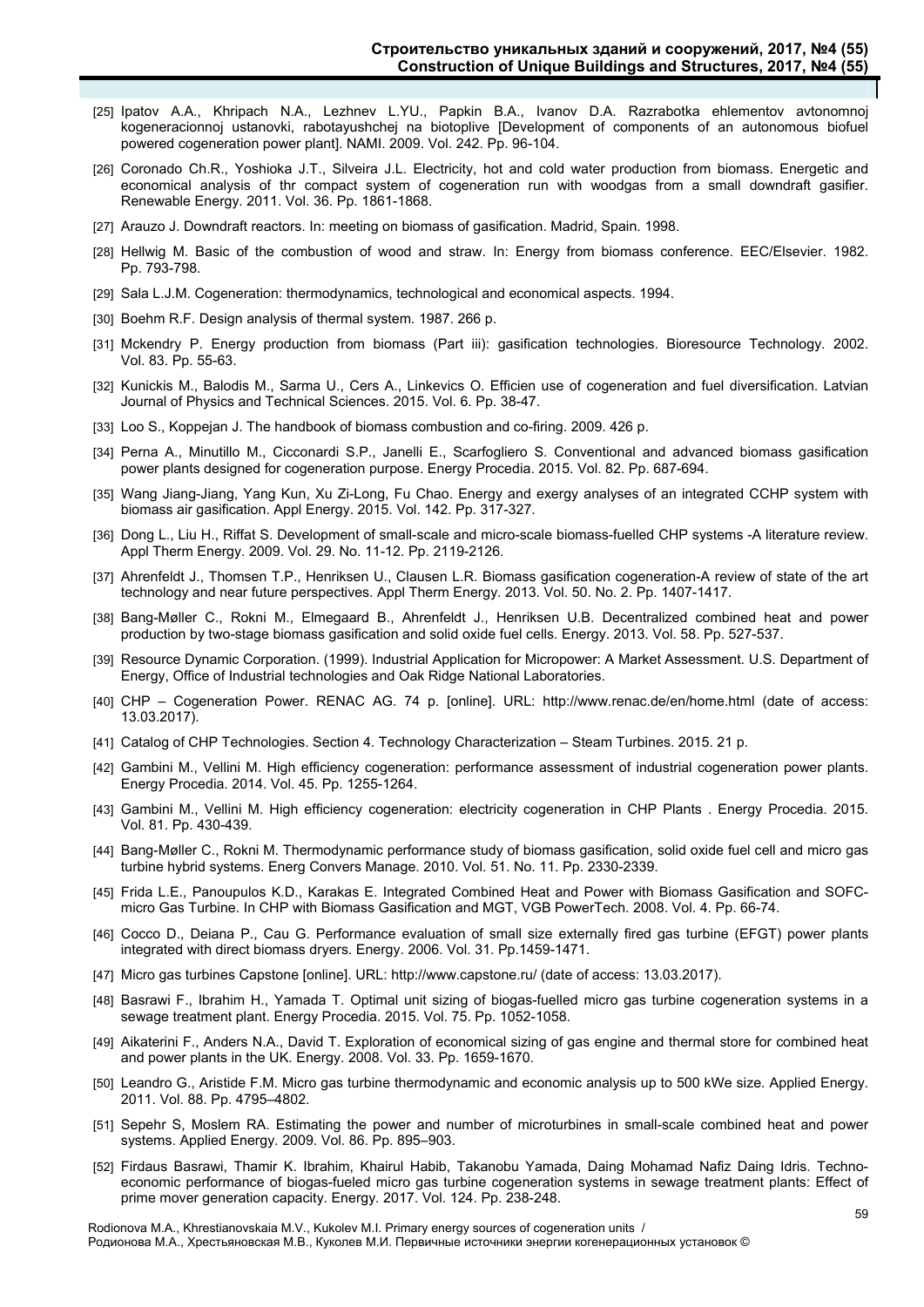- [53] Firdaus B, Takanobu Y, Kimio N, Hideaki K. Analysis of the performances of biogas-fuelled micro gas turbine cogeneration systems (MGT-CGSs) in middle- and small-scale sewage treatment plants: Comparison of performances and optimization of MGTs with various electrical power outputs. Energy. 2012. Vol. 38. Pp. 291-304.
- [54] Aboumahboub T., Schaber K., Tzscheutschler P., Hamacher T. Optimization of the Utilization of Renewable Energy Sources in the Electricity Sector, Proceedings of the 5th IASME / WSEAS International Conference on ENERGY &ENVIRONMENT. 2010. Vol. 23-25. Pp 196 – 204.
- [55] Brandhorst Jr. H. W. Free-Piston Stirling Convertor Technology for Military and Space Applications. Workshop on Power & Energy, New Delhi. 2007.
- [56] Chicco G., Mancarella P. Performance Evaluation of Cogeneration Systems: an Approach Based on Incremental Indicators. Proceedings of the 6th WSEAS International Conference on Power Systems, Lisbon, Portugal. 2006. Pp 34 - 39.
- [57] Kaarsberg T. Combined Heat and Power for Saving Energy and Carbon in Residential Buildings. Building Industry Trends-10. Pp. 149-159.
- [58] Monteiro E., Moreira N. A., Ferreira S. Planning of micro-combined heat and power systems in the Portuguese scenario. Applied Energy. 2009. Vol. 86. Pp. 290-298.
- [59] Kirillov N. G. Power Units Based on Stirling Engines: New Technologies Based on Alternative Fuels. Russian Engineering Research. 2008. Vol. 28. No.2. Pp. 104-110.
- [60] Integrated micro CCHP Stirling Engine based on renewable energy sources for the isolated residential consumers from South-East region of Romania. Project RO–0054. 2009.
- [61] Onovwiona H.I. Residential Cogeneration Systems: Review of the Current Technology. Renewable and Sustainable Energy Reviews. 2006. Vol. 10, Pp. 389-431.
- [62] Patrascu, R. Comparative analysis of different combined heat and power generation: fuel cells, gas turbine, internal combustion engine, 4th IASME/WSEAS International Conference on ENERGY, ENVIRONMENT, ECOSYSTEMS and SUSTAINABLE DEVELOPMENT (EEESD'08), Algarve, Portugal, June 11-13. 2008. Pp 27– 31.
- [63] Scarpete D., Uzuneanu K. Stirling Engines in Generating Heat and Electricity for micro CHP Systems. WSEAS Int. Conference, Venice. 2011. Pp. 149-154 [online]. Syst. requirements: AdobeAcrobatReader. URL: http://www.wseas.us/elibrary/conferences/2011/Venice/MUCOM/MUCOM-23.pdf (date of access: 13.03.2017).
- [64] Urieli I., Berchowitz D.M. Stirling Cycle Engine Analysis. 1984. 274 p.
- [65] Wu D. W., Wang R. Z. Combined Cooling, Heating and Power: A review. Progress in Energy and Combustion Science. 2006. Vol. 32. Pp. 459-495.
- [66] Scollo L., Valdez P., Baron J. Design and construction of a Stirling engine prototype. International Journal of Hydrogen Energy. 2008. Vol. 33, Pp. 3506-3510.
- [67] Valenti G., Campanari S., Silva P., Fergnani N, Ravidà A., G. Marcoberardino Di., Macchi E. Modeling and testing of a micro-cogeneration Stirling engine under diverse conditions of the working fluid. Energy Procedia. 2014. Vol. 61. Pp. 484 – 487.
- [68] Pivec G., Eisner l., Kralj D. Optimization Supplying of Electricity and Heat Energy An Aspect of Sustainability in the Hospital Maribor. Proceedings of the WSEAS Int. Conference on Energy Planning, Energy Saving, Environmental Education, Arcachon, France, October 14 – 16. 2007. Pp 111 - 115
- [69] Valenti G, Silva P, Fergnani N, Marcoberardino G. Di., Campanari S., Macchi E. Experimental and numerical study of a micro-cogeneration Stirling engine for residential applications. Energy Procedia. 2014. Vol. 45. Pp.1235-44. doi:10.1016/j.egypro.2014.01.129 .
- [70] Cotana F., Messineo A., Petrozzi A., Coccia V., Cavalaglio G., Aquino A. Comparison of ORC Turbine and Stirling Engine to Produce Electricity from Gasified Poultry Waste. Sustainability. 2014. Vol. 6. Pp. 5714-5729. doi:10.3390/su6095714 .
- [71] Dong L.; Liu H.; Riffat S. Development of Small-Scale and Micro-Scale Biomass-Fuelled CHP Systems-A literature review. Appl. Therm. Eng. 2009. Vol. 29. Pp. 2119–2126.
- [72] Maraver D.; Sin A.; Royo J.; Sebastian F. Assessment of CCHP systems based on biomass combustion for small-scale applications through a review of the technology and analysis of energy efficiency parameters. Appl. Energy. 2013. Vol. 102. Pp.1303–1313.
- [73] Ferreira A.C.M.; Nunes L.M.; Martins L.A.S.B.; Teixeira F.C.F.S. A Review of Stirling Engine Technologies applied to micro-Cogeneration System. In Proceedings of ECOS 2012—The 25th International Conference on Efficiency, Cost, Optimization, Simulation and Environmental Impact of Energy Systems, Perugia, Italy, 26–29 June. 2012.
- [74] Formosa F.; Despesse G. Analytical model for Stirling cycle machine design. Energy Convers. Manag. 2010. Vol. 51. Pp. 1855–1863.
- [75] Stirling BioPower Web Site [online]. URL: http://www.sp-usa.com/faq/ (date of access: 13.03.2017).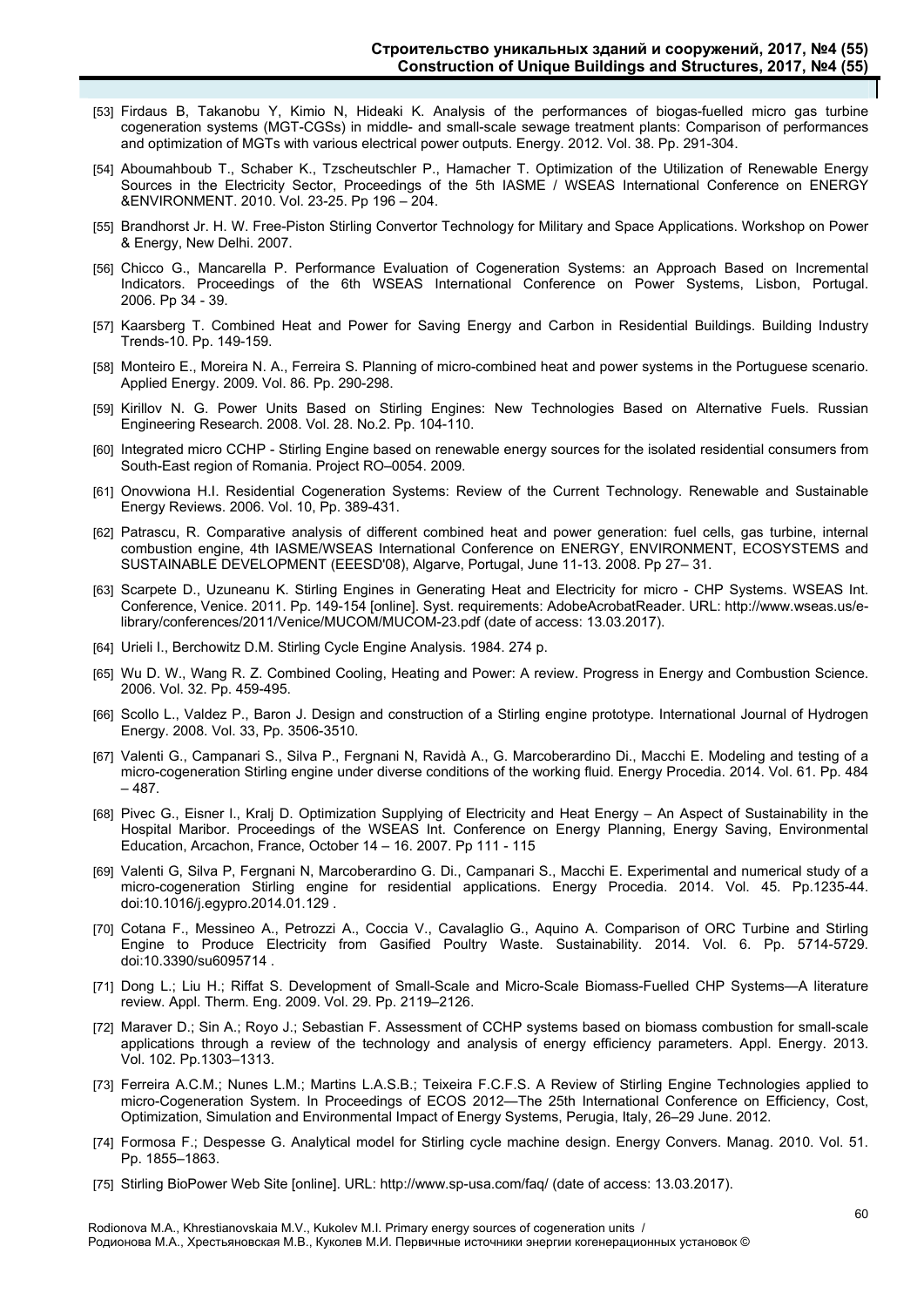- [76] Obernberger I.; Carlsen H.; Biedermann F. State-of-the-Art and Future Developments Regarding Small-Scale Biomass CHP Systems with a Special Focus on ORC and Stirling Engine Technologies [online]. Syst. requirements: AdobeAcrobatReader. URL: http://turboden.eu/en/public/downloads/small\_scale\_CHP\_technologies.pdf (date of access: 13.03.2017)
- [77] Podesser E. Electricity production in rural villages with a biomass Stirling Engine. Renew. Energy. 1999. Vol 16. Pp. 1049–1052.
- [78] Thombare D.G.; Verma S.K. Technological development in the Stirling cycle engines. Renew. Sustain. Energy Rev. 2008. Vol. 12. Pp. 1–38.
- [79] Kongtragool B.; Wongwises S. A Review Of Solar-Powered Stirling Engines and Low Temperature Differential Stirling Engines. Renew. Sustain. Energy Rev. 2003. Vol. 7. Pp. 131–154.
- [80] Jai-Houng L. Biomass power generation through direct integration of updraft gasifier and Stirling engine combustion system. Adv. Mech. Eng. 2010. doi:10.1155/2010/256746 .
- [81] SOLO Stirling 161. ProEcoPolyNet. Fact Sheet [online]. Syst. requirements: AdobeAcrobatReader. URL: http://www.buildup.eu/sites/default/files/content/SOLO%20Stirling%20161.pdf (date of access: 13.03.2017).
- [82] Istoriya razvitiya dvigatelej Stirlinga V160 I Solo Stirling 161 [The history of development of Stirling engines V160 and Solo Stirling 161]. Lundholm, Gun. Paper for ISEC. 1999.
- [83] Baumüller A., Schmieder E. EHkspluatacionnye ispytaniya i vnedrenie na rynok kogeneracionnoj sistemy s dvigatelyami Stirlinga i solnechnogo modulya [Performance testing and market introduction of the cogeneration system based on Stirling engines and solar module]. ISEC. 1999.
- [84] Breusov V.P., Kukolev M.I. Serijnoe proizvodstvo dvigatelej Stirlinga [Mass production of Stirling engines]. Academy of Energy. 2010. Vol. 3. No. 35. Pp.58-61. (rus)
- [85] Breusov V.P., Kukolev M.I. Nekotorye razrabotki dvigatelej Stirlinga za rubezhom [Some of the development of Stirling engines abroad]. Academy of Energy. 2010. Vol. 5. No. 37. Pp.72-76. (rus)
- [86] Theo Elmer, Mark Worall, Shenyi Wu, Saffa B. Riffat. Fuel cell technology for domestic built environment applications: State of-the-art review. Renew. Sustain. Energy Rev. 2015. Vol. 42. Pp. 913-931.
- [87] Harikishan R. Ellamla, Iain Staffell, Piotr Bujlo, Bruno G. Pollet, Sivakumar Pasupathi. Current status of fuel cell based combined heat and power systems for residential sector. Journal of Power Sources. 2015. Vol. 293. Pp. 312-328.
- [88] Campanari S, Valenti G, Macchi E., Lozza G., Ravidà N., Lazzari. Development of a microcogeneration laboratory and testing of a natural gas CHP unit based on PEM fuel cells. Applied Thermal Engineering. In Press. 2014. doi:10.1016/j.applthermaleng.2013.10.067.
- [89] Pilatowsky I., Romero R.J., Isaza C.A., Gamboa S.A. Cogeneration Fuel Call-Sorpiton Air Conditioning Systems. 154 p. Available online: http://www.springer.com/978-1-84996-027-4 .
- [90] Kabza A. Just another Fuel Cell Formulary. 2015. 84 p.
- [91] Halliday J., Ruddell A., Powell J., Peters M. Fuel cells: providing heat and power in the urban environment. Technical Report 32. 2005. 107 p.
- [92] Sepehr Sanaye, Mehdi Aghaei Meybodi, Shahabeddin Shokrollahi. Selecting the prime movers and nominal powers in combined heat and power systems. Applied Thermal Engineering. 2008. Vol. 28. Pp. 1177-1188.
- [93] Houssein Al Moussawi, Farouk Fardoun, Hasna Louahlia. Selection based on differences between cogeneration and trigeneration in various prime mover technologies. Renew. Sustain. Energy Rev. 2017. Vol. 74. Pp. 491-511.
- [94] S. Murugan, Bohumil Horák. A review of micro combined heat and power systems for residential applications. Renew. Sustain. Energy Rev. 2016. Vol. 64. Pp. 144-162.
- [95] Weiland P. Biogas production: current state and perspectives. Appl. Microbiol. Biotechnol. 2010. Vol. 85. Pp. 849–860.
- [96] Algieri A.; Morrone P. Energetic analysis of biomass-fired ORC systems for micro-scale combined heat and power (CHP) generation. A possible application to the Italian residential sector. Appl. Therm. Eng. 2013. doi:10.1016/j.applthermaleng.2013.11.024.
- [97] Xu J.; Sui J.; Li B.; Yang M. Research, development and the prospect of combined cooling, heating, and power systems. Energy. 2010. Vol. 35. Pp. 4361–4367.
- [98] Denntice d'Accacia M.; Sasso M.; Sibilio S.; Vanoli L. Micro-Combined Heat and Power in Residential and Light Commercial Applications. Appl. Therm. Eng. 2003. Vol. 23. Pp. 1247–1259.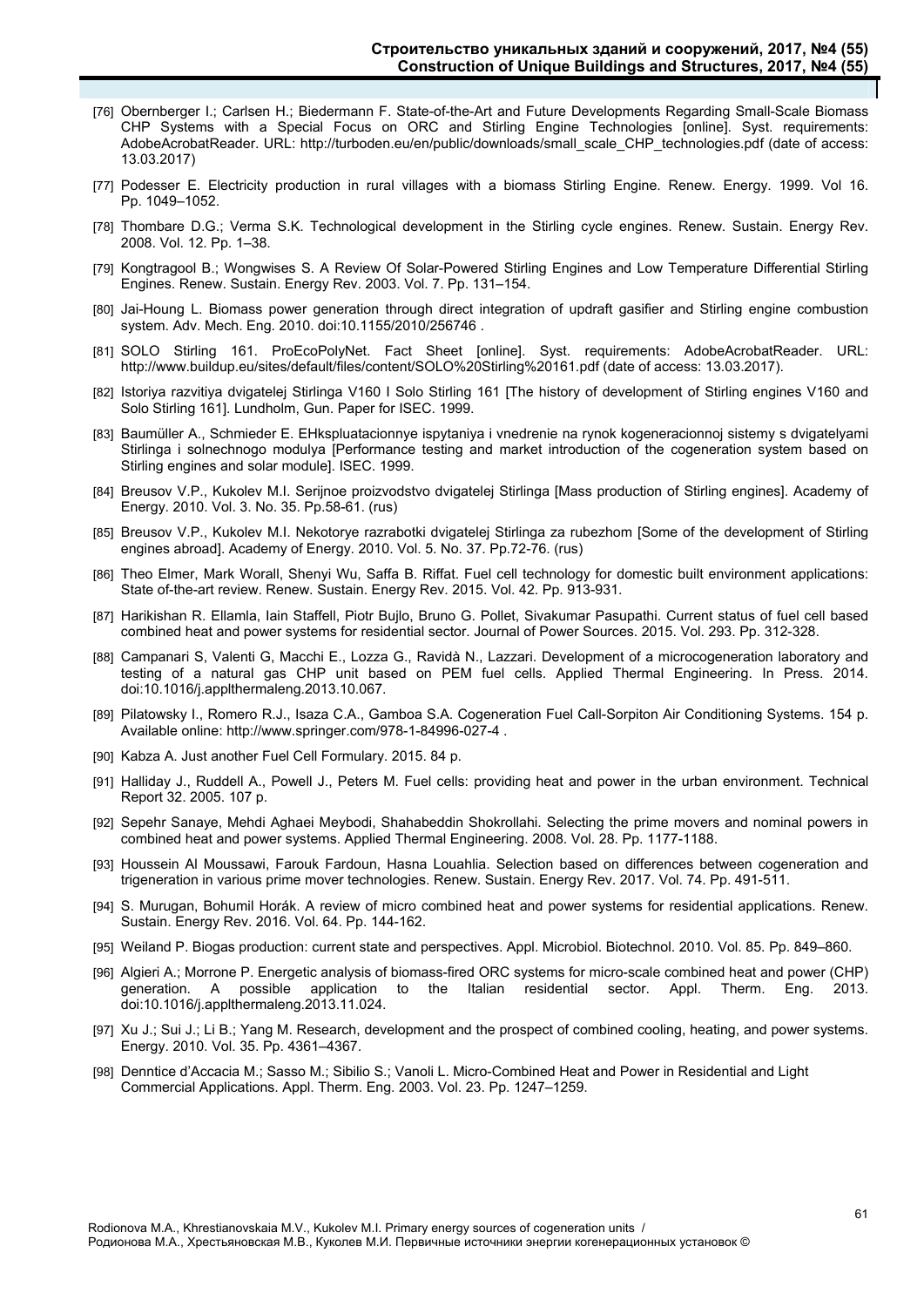## **Первичные источники энергии когенерационных установок**

### **М.А. Родионова<sup>1</sup> \*, М.В. Хрестьяновская<sup>2</sup> , М.И. Куколев<sup>3</sup>**

*1-3Санкт-Петербургский политехнический университет Петра Великого, 195251, Россия, г. Санкт-Петербург, Политехническая ул., 29.* 

| ИНФОРМАЦИЯ О СТАТЬЕ     | ИСТОРИЯ                       | КЛЮЧЕВЫЕ СЛОВА                                                                                                                             |
|-------------------------|-------------------------------|--------------------------------------------------------------------------------------------------------------------------------------------|
| doi: 10.18720/CUBS.55.4 | Подана в редакцию: 28.01.2017 | Тонкостенные оцинкованные<br>стальные профили;<br>термопрофиль;<br>коррозия:<br>испытания на коррозию;<br>лакокрасочное защитное покрытие. |
|                         |                               |                                                                                                                                            |

#### АННОТАЦИЯ

В настоящее время топливно-энергетический комплекс России находится в кризисном состоянии, проявляющемся в нарушении снабжения топливом, электрической и тепловой энергией отдельных регионов и потребителей. Одним из наиболее перспективных решений данной проблемы является развитие малой энергетики. Большим потенциалом здесь обладает когенерация – процесс совместной выработки электрической и тепловой энергии. Когенерационная установка (КГУ) является оборудованием с высоким коэффициентом полезного действия (до 95%), позволяющим значительно повысить эффективность использования топлива, снизить вредные выбросы в атмосферу и уменьшить затраты на передачу электроэнергии. В качестве первичных источников энергии (первичных двигателей) на когенерационных установках применяются газопоршневые двигатели, газовые и паровые турбины, двигатели Стирлинга и топливные элементы. В статье рассмотрены принцип действия, диапазон мощностей, электрический, тепловой и общий коэффициенты полезного действия, используемые виды топлива и выявлены достоинства и недостатки каждой из перечисленных когенерационных технологий.

-

*Контакты авторов:* 

<sup>1\* +7(981)8917353,</sup> masha.rodionova@mail.ru (Родионова Мария Алексеевна, студент)<br>2 +7(952)2276292, mariachernyh@gmail.com (Хрестьяновская Мария Валерьевна, студ

<sup>2 +7(952)2276292,</sup> mariachernyh@gmail.com (Хрестьяновская Мария Валерьевна, студент)

<sup>3 +7(921)7540087,</sup> m\_kukolev@mail.ru ( Куколев Максим Игоревич, д.т.н., старший научный сотрудник)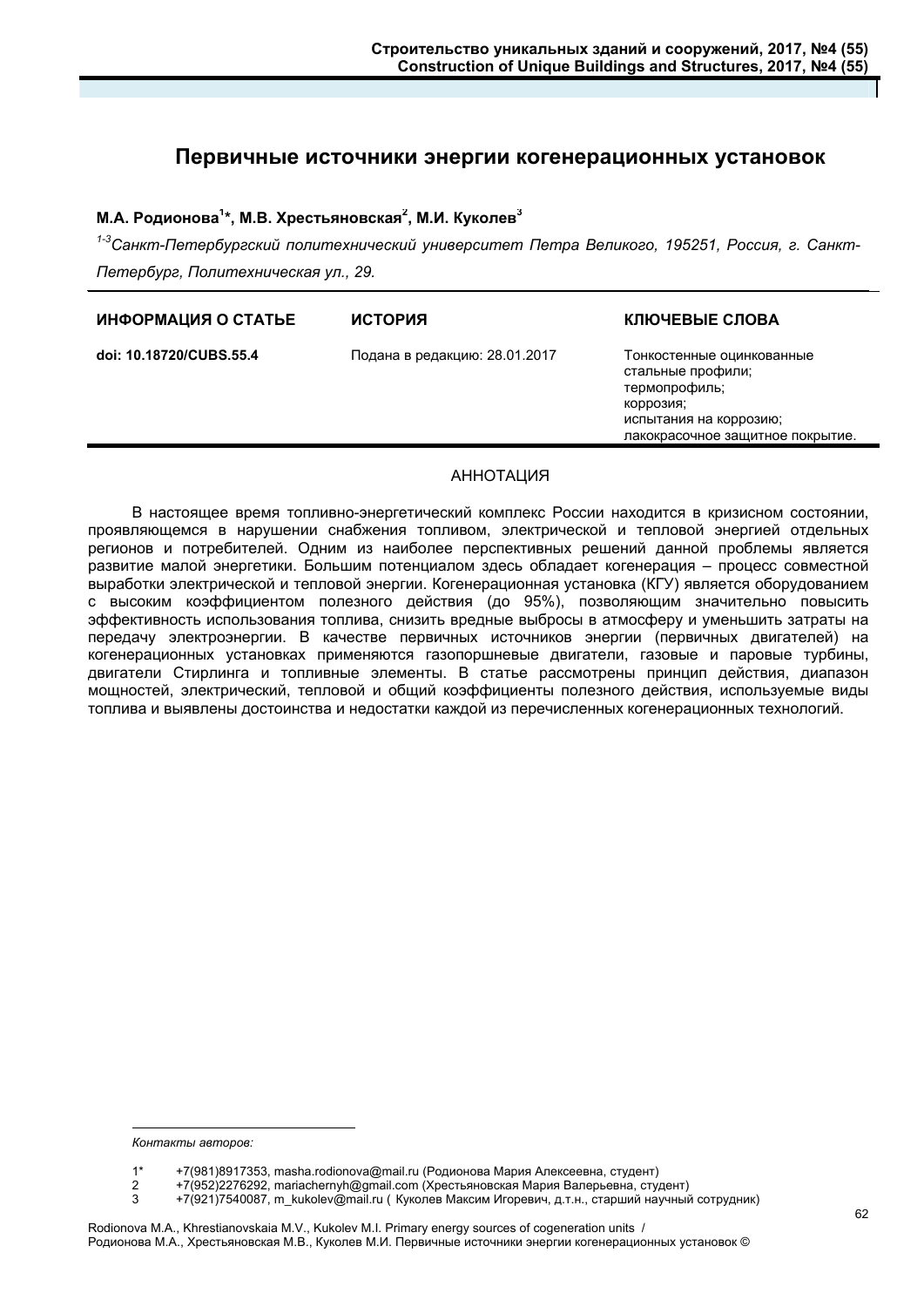#### **Литература:**

- [1] Гудков С.А.., Лебедева Е.А. Когенерация, использование когенерационных установок.. IV Международная студенческая электронная научная конференция «Студенческий научный форум». 2012.
- [2] Pradeep Varma G.V., Srinivas T. Design and analysis of a cogeneration plant using heat recovery of a cement factory. Case Studies in Thermal Engineering. 2014. Vol. 5. Pp. 24-31. Available online: http://dx.doi.org/10.1016/j.csite.2014.12.002 .
- [3] TEDOM. About cogeneration: How does cogeneration work [online]. URL : http://cogeneration.tedom.com/ (date of access: 13.03.2017)
- [4] WSE Technologies. WSE Cogeneration [online]. URL: www.wsetech.com (date of access: 13.03.2017)
- [5] Барков В.М. Когенераторные технологии: возможности и перспективы. «ЭСКО» электронный журнал энергосервисной компании «Экологические системы».2004. №7.
- [6] Когенерация.Ру. О когенерации, малой энергетике и строительстве тепловых электростанций. Электронный ресурс]. URL: http://cogeneration.ru/ . (rus) (Дата обращения: 13.03.2017)
- [7] Замоторин Р. В. Малые теплоэлектроцентрали поршневые или турбинные. Энергосбережение в Саратовской области. 2001. № 2.
- [8] Когенерация. Газопоршневые установки с утилизацией тепловой энергии. Энергосвет. 2009 № 5(5). С. 20-22.
- [9] Masters G.M. Renewable and efficient electric power systems. 2004. 676 p.
- [10] Amov G. A Survey of small-scale cogeneration technologies for military applications. DRDC Atlantic TM 2009-072. Technical memorandum. 2009. 64 p.
- [11] Jacobs J.A. III, Schnider M. Cogeneration application considerations. 2009. 48 p.
- [12] Krimse C.J.W. et al. A two-phase single reciprocating-piston heat conversion engine: Non-linear dynamic modelling. Appl Energy. 2016. Available online: http://dx.doi.org/10.1016/j.apenergy.2016.05.140
- [13] Solanki R., Mathie R., Galindo A., Markides C.N. Modelling of a two-phase thermofluidic oscillator for low-grade heat utilisation: Accounting for irreversible thermal losses. Appl Energy. 2013. Vol. 106. Pp. 337-354.
- [14] Markides C.N., Osuolale A., Solanki R., Stan G.-BV.. Nonlinear heat transfer processes in a two-phase thermofluidic oscillator. Appl Energy. 2013. Vol. 104. Pp. 958-977.
- [15] Solanki R., Galindo A., Markides C.N. Dynamic modelling of a two-phase thermofluidic oscillator for efficient low grade heat utilization: Effect of fluid inertia. Appl Energy. 2012. Vol. 89. No. 1. Pp. 156-163.
- [16] Solanki R., Galindo A., Markides C.N. The role of heat exchange on the behaviour of an oscillatory two-phase low-grade heat engine. Appl Therm Eng. 2013. Vol. 53. No. 2. Pp. 177-187.
- [17] Taleb A.I, Timmer M., Elshazly M.Y., Samoilov A., Kirikkov V.A., Markides C.N. A single-reciprocating-piston two-phase thermofluidic prime-mover. Energy. 2016. Vol. 140. Pp. 250-265.
- [18] Oyewunmi O.A., Kirmse C.J.W., Haslam A.J., Müller E.A., Markides C.N. Working-fluid selection and performance investigation of a two-phase single-reciprocating-piston. Appl Energy. 2016. Available online: http://dx.doi.org/10.1016/j.apenergy.2016.05.008 .
- [19] Соколов М.Ю. Хрящев Ю.Е.. Применение газопоршневого двигателя в когенерационной установке для увеличения энергоэффективностиИстория и перспективы развития транспорта на Севере Росии. 2011. № 1. С. 117-120.
- [20] Бурцев Н.В. Разработка систем управления газовым двигателем внутреннего сгорания на основе алгоритмов адаптивного управления. 2010. 182 с.
- [21] Генкин К.И. Газовые двигатели. 1977. 196 с.
- [22] Ленин И.М., Малашкин О.М., Самоль Г.И. Системы топливоподачи автомобильных и тракторных двигателей. 1976. 287 с.
- [23] Glushenkov M., Sprenkeler M., Kronberg A., Kirillov V.. Single-piston alternative to Stirling engines. Appl Energy. 2012. Vol. 97. Pp. 743-748.
- [24] Srinivas T., Reddy B.V. ,Hybrid solar-biomass power plant without tenergy storage,Case Stud.Therm Eng. 2014. Vol. 2(C) Pp. 75–81.
- [25] Ipatov A.A., Khripach N.A., Lezhnev L.YU., Papkin B.A., Ivanov D.A. Razrabotka ehlementov avtonomnoj kogeneracionnoj ustanovki, rabotayushchej na biotoplive [Development of components of an autonomous biofuel powered cogeneration power plant]. NAMI. 2009. Vol. 242. Pp. 96-104.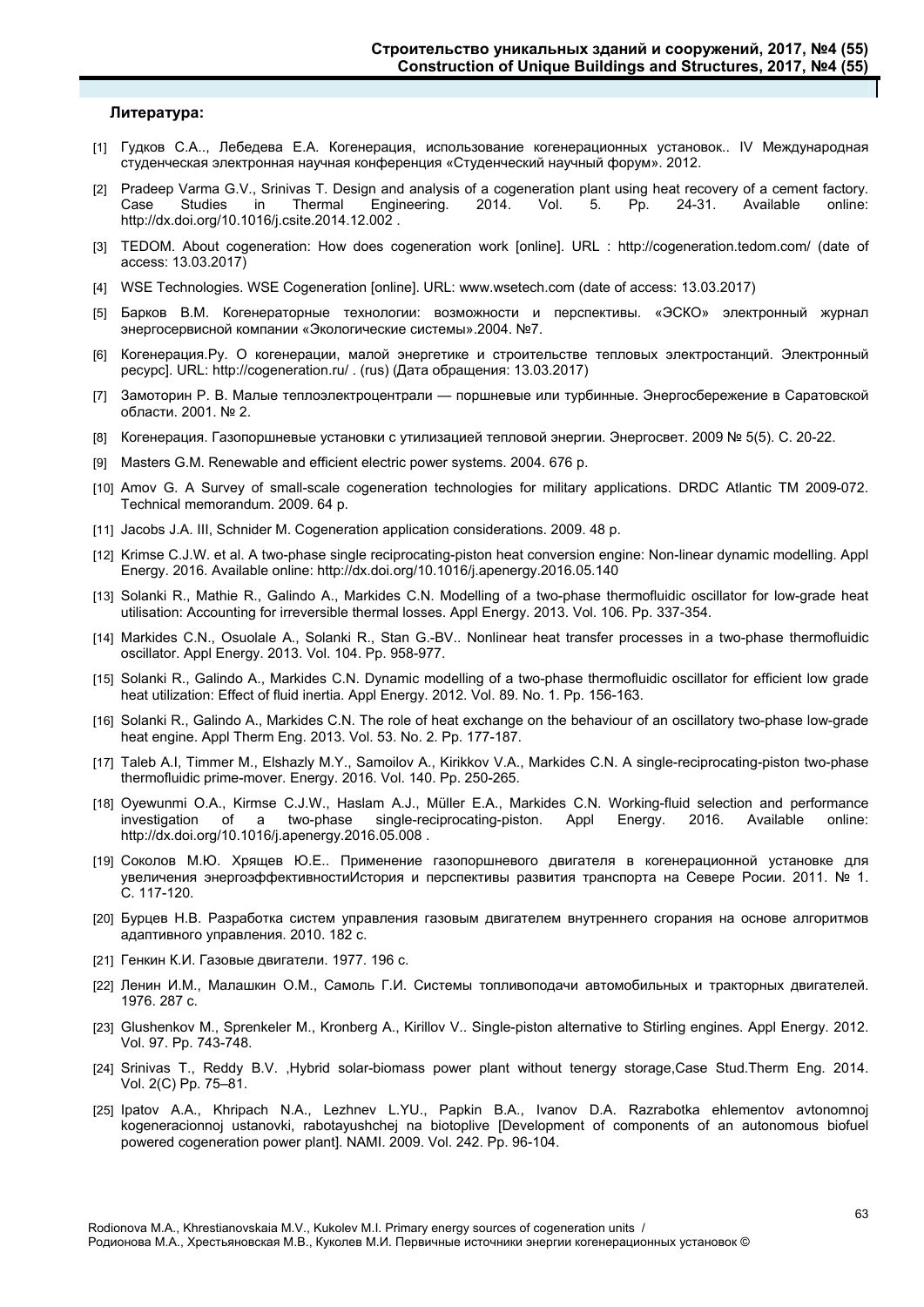- [26] Coronado Ch.R., Yoshioka J.T., Silveira J.L. Electricity, hot and cold water production from biomass. Energetic and economical analysis of thr compact system of cogeneration run with woodgas from a small downdraft gasifier. Renewable Energy. 2011. Vol. 36. Pp. 1861-1868.
- [27] Arauzo J. Downdraft reactors. In: meeting on biomass of gasification. Madrid, Spain. 1998.
- [28] Hellwig M. Basic of the combustion of wood and straw. In: Energy from biomass conference. EEC/Elsevier. 1982. Pp. 793-798.
- [29] Sala L.J.M. Cogeneration: thermodynamics, technological and economical aspects. 1994.
- [30] Boehm R.F. Design analysis of thermal system. 1987. 266 p.
- [31] Mckendry P. Energy production from biomass (Part iii): gasification technologies. Bioresource Technology. 2002. Vol. 83. Pp. 55-63.
- [32] Kunickis M., Balodis M., Sarma U., Cers A., Linkevics O. Efficien use of cogeneration and fuel diversification. Latvian Journal of Physics and Technical Sciences. 2015. Vol. 6. Pp. 38-47.
- [33] Loo S., Koppejan J. The handbook of biomass combustion and co-firing. 2009. 426 p.
- [34] Perna A., Minutillo M., Cicconardi S.P., Janelli E., Scarfogliero S. Conventional and advanced biomass gasification power plants designed for cogeneration purpose. Energy Procedia. 2015. Vol. 82. Pp. 687-694.
- [35] Wang Jiang-Jiang, Yang Kun, Xu Zi-Long, Fu Chao. Energy and exergy analyses of an integrated CCHP system with biomass air gasification. Appl Energy. 2015. Vol. 142. Pp. 317-327.
- [36] Dong L., Liu H., Riffat S. Development of small-scale and micro-scale biomass-fuelled CHP systems -A literature review. Appl Therm Energy. 2009. Vol. 29. No. 11-12. Pp. 2119-2126.
- [37] Ahrenfeldt J., Thomsen T.P., Henriksen U., Clausen L.R. Biomass gasification cogeneration-A review of state of the art technology and near future perspectives. Appl Therm Energy. 2013. Vol. 50. No. 2. Pp. 1407-1417.
- [38] Bang-Møller C., Rokni M., Elmegaard B., Ahrenfeldt J., Henriksen U.B. Decentralized combined heat and power production by two-stage biomass gasification and solid oxide fuel cells. Energy. 2013. Vol. 58. Pp. 527-537.
- [39] Resource Dynamic Corporation. (1999). Industrial Application for Micropower: A Market Assessment. U.S. Department of Energy, Office of Industrial technologies and Oak Ridge National Laboratories.
- [40] CHP Cogeneration Power. RENAC AG. 74 p. [online]. URL: http://www.renac.de/en/home.html (date of access: 13.03.2017).
- [41] Catalog of CHP Technologies. Section 4. Technology Characterization Steam Turbines. 2015. 21 p.
- [42] Gambini M., Vellini M. High efficiency cogeneration: performance assessment of industrial cogeneration power plants. Energy Procedia. 2014. Vol. 45. Pp. 1255-1264.
- [43] Gambini M., Vellini M. High efficiency cogeneration: electricity cogeneration in CHP Plants . Energy Procedia. 2015. Vol. 81. Pp. 430-439.
- [44] Bang-Møller C., Rokni M. Thermodynamic performance study of biomass gasification, solid oxide fuel cell and micro gas turbine hybrid systems. Energ Convers Manage. 2010. Vol. 51. No. 11. Pp. 2330-2339.
- [45] Frida L.E., Panoupulos K.D., Karakas E. Integrated Combined Heat and Power with Biomass Gasification and SOFCmicro Gas Turbine. In CHP with Biomass Gasification and MGT, VGB PowerTech. 2008. Vol. 4. Pp. 66-74.
- [46] Cocco D., Deiana P., Cau G. Performance evaluation of small size externally fired gas turbine (EFGT) power plants integrated with direct biomass dryers. Energy. 2006. Vol. 31. Pp.1459-1471.
- [47] Micro gas turbines Capstone [online]. URL: http://www.capstone.ru/ (date of access: 13.03.2017).
- [48] Basrawi F., Ibrahim H., Yamada T. Optimal unit sizing of biogas-fuelled micro gas turbine cogeneration systems in a sewage treatment plant. Energy Procedia. 2015. Vol. 75. Pp. 1052-1058.
- [49] Aikaterini F., Anders N.A., David T. Exploration of economical sizing of gas engine and thermal store for combined heat and power plants in the UK. Energy. 2008. Vol. 33. Pp. 1659-1670.
- [50] Leandro G., Aristide F.M. Micro gas turbine thermodynamic and economic analysis up to 500 kWe size. Applied Energy. 2011. Vol. 88. Pp. 4795–4802.
- [51] Sepehr S, Moslem RA. Estimating the power and number of microturbines in small-scale combined heat and power systems. Applied Energy. 2009. Vol. 86. Pp. 895–903.
- [52] Firdaus Basrawi, Thamir K. Ibrahim, Khairul Habib, Takanobu Yamada, Daing Mohamad Nafiz Daing Idris. Technoeconomic performance of biogas-fueled micro gas turbine cogeneration systems in sewage treatment plants: Effect of prime mover generation capacity. Energy. 2017. Vol. 124. Pp. 238-248.
- [53] Firdaus B, Takanobu Y, Kimio N, Hideaki K. Analysis of the performances of biogas-fuelled micro gas turbine cogeneration systems (MGT-CGSs) in middle- and small-scale sewage treatment plants: Comparison of performances and optimization of MGTs with various electrical power outputs. Energy. 2012. Vol. 38. Pp. 291-304.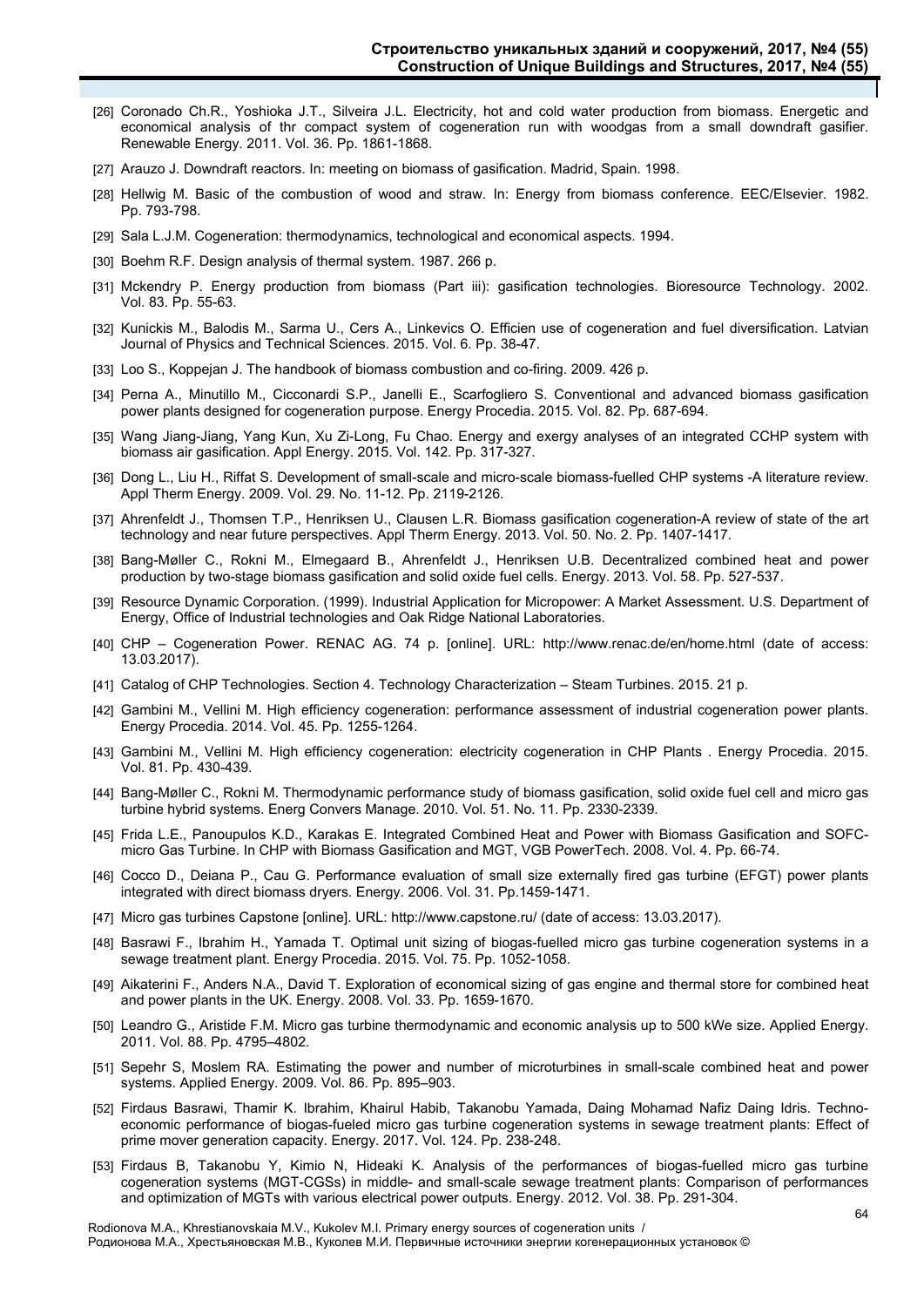- [54] Aboumahboub T., Schaber K., Tzscheutschler P., Hamacher T. Optimization of the Utilization of Renewable Energy Sources in the Electricity Sector, Proceedings of the 5th IASME / WSEAS International Conference on ENERGY &ENVIRONMENT. 2010. Vol. 23-25. Pp 196 – 204.
- [55] Brandhorst Jr. H. W. Free-Piston Stirling Convertor Technology for Military and Space Applications. Workshop on Power & Energy, New Delhi. 2007.
- [56] Chicco G., Mancarella P. Performance Evaluation of Cogeneration Systems: an Approach Based on Incremental Indicators. Proceedings of the 6th WSEAS International Conference on Power Systems, Lisbon, Portugal. 2006. Pp 34 - 39.
- [57] Kaarsberg T. Combined Heat and Power for Saving Energy and Carbon in Residential Buildings. Building Industry Trends-10. Pp. 149-159.
- [58] Monteiro E., Moreira N. A., Ferreira S. Planning of micro-combined heat and power systems in the Portuguese scenario. Applied Energy. 2009. Vol. 86. Pp. 290-298.
- [59] Kirillov N. G. Power Units Based on Stirling Engines: New Technologies Based on Alternative Fuels. Russian Engineering Research. 2008. Vol. 28. No.2. Pp. 104-110.
- [60] Integrated micro CCHP Stirling Engine based on renewable energy sources for the isolated residential consumers from South-East region of Romania. Project RO–0054. 2009.
- [61] Onovwiona H.I. Residential Cogeneration Systems: Review of the Current Technology. Renewable and Sustainable Energy Reviews. 2006. Vol. 10, Pp. 389-431.
- [62] Patrascu, R. Comparative analysis of different combined heat and power generation: fuel cells, gas turbine, internal combustion engine, 4th IASME/WSEAS International Conference on ENERGY, ENVIRONMENT, ECOSYSTEMS and SUSTAINABLE DEVELOPMENT (EEESD'08), Algarve, Portugal, June 11-13. 2008. Pp 27– 31.
- [63] Scarpete D., Uzuneanu K. Stirling Engines in Generating Heat and Electricity for micro CHP Systems. WSEAS Int. Conference, Venice. 2011. Pp. 149-154 [online]. Syst. requirements: AdobeAcrobatReader. URL: http://www.wseas.us/elibrary/conferences/2011/Venice/MUCOM/MUCOM-23.pdf (date of access: 13.03.2017).
- [64] Urieli I., Berchowitz D.M. Stirling Cycle Engine Analysis. 1984. 274 p.
- [65] Wu D. W., Wang R. Z. Combined Cooling, Heating and Power: A review. Progress in Energy and Combustion Science. 2006. Vol. 32. Pp. 459-495.
- [66] Scollo L., Valdez P., Baron J. Design and construction of a Stirling engine prototype. International Journal of Hydrogen Energy. 2008. Vol. 33, Pp. 3506-3510.
- [67] Valenti G., Campanari S., Silva P., Fergnani N, Ravidà A., G. Marcoberardino Di., Macchi E. Modeling and testing of a micro-cogeneration Stirling engine under diverse conditions of the working fluid. Energy Procedia. 2014. Vol. 61. Pp. 484 -487.
- [68] Pivec G., Eisner l., Kralj D. Optimization Supplying of Electricity and Heat Energy An Aspect of Sustainability in the Hospital Maribor. Proceedings of the WSEAS Int. Conference on Energy Planning, Energy Saving, Environmental Education, Arcachon, France, October 14 – 16. 2007. Pp 111 - 115
- [69] Valenti G, Silva P, Fergnani N, Marcoberardino G. Di., Campanari S., Macchi E. Experimental and numerical study of a micro-cogeneration Stirling engine for residential applications. Energy Procedia. 2014. Vol. 45. Pp.1235-44. doi:10.1016/j.egypro.2014.01.129 .
- [70] Cotana F., Messineo A., Petrozzi A., Coccia V., Cavalaglio G., Aquino A. Comparison of ORC Turbine and Stirling Engine to Produce Electricity from Gasified Poultry Waste. Sustainability. 2014. Vol. 6. Pp. 5714-5729. doi:10.3390/su6095714 .
- [71] Dong L.; Liu H.; Riffat S. Development of Small-Scale and Micro-Scale Biomass-Fuelled CHP Systems—A literature review. Appl. Therm. Eng. 2009. Vol. 29. Pp. 2119–2126.
- [72] Maraver D.; Sin A.; Royo J.; Sebastian F. Assessment of CCHP systems based on biomass combustion for small-scale applications through a review of the technology and analysis of energy efficiency parameters. Appl. Energy. 2013. Vol. 102. Pp.1303–1313.
- [73] Ferreira A.C.M.; Nunes L.M.; Martins L.A.S.B.; Teixeira F.C.F.S. A Review of Stirling Engine Technologies applied to micro-Cogeneration System. In Proceedings of ECOS 2012—The 25th International Conference on Efficiency, Cost, Optimization, Simulation and Environmental Impact of Energy Systems, Perugia, Italy, 26–29 June. 2012.
- [74] Formosa F.; Despesse G. Analytical model for Stirling cycle machine design. Energy Convers. Manag. 2010. Vol. 51. Pp. 1855–1863.
- [75] Stirling BioPower Web Site [online]. URL: http://www.sp-usa.com/faq/ (date of access: 13.03.2017).
- [76] Obernberger I.; Carlsen H.; Biedermann F. State-of-the-Art and Future Developments Regarding Small-Scale Biomass CHP Systems with a Special Focus on ORC and Stirling Engine Technologies [online]. Syst. requirements: